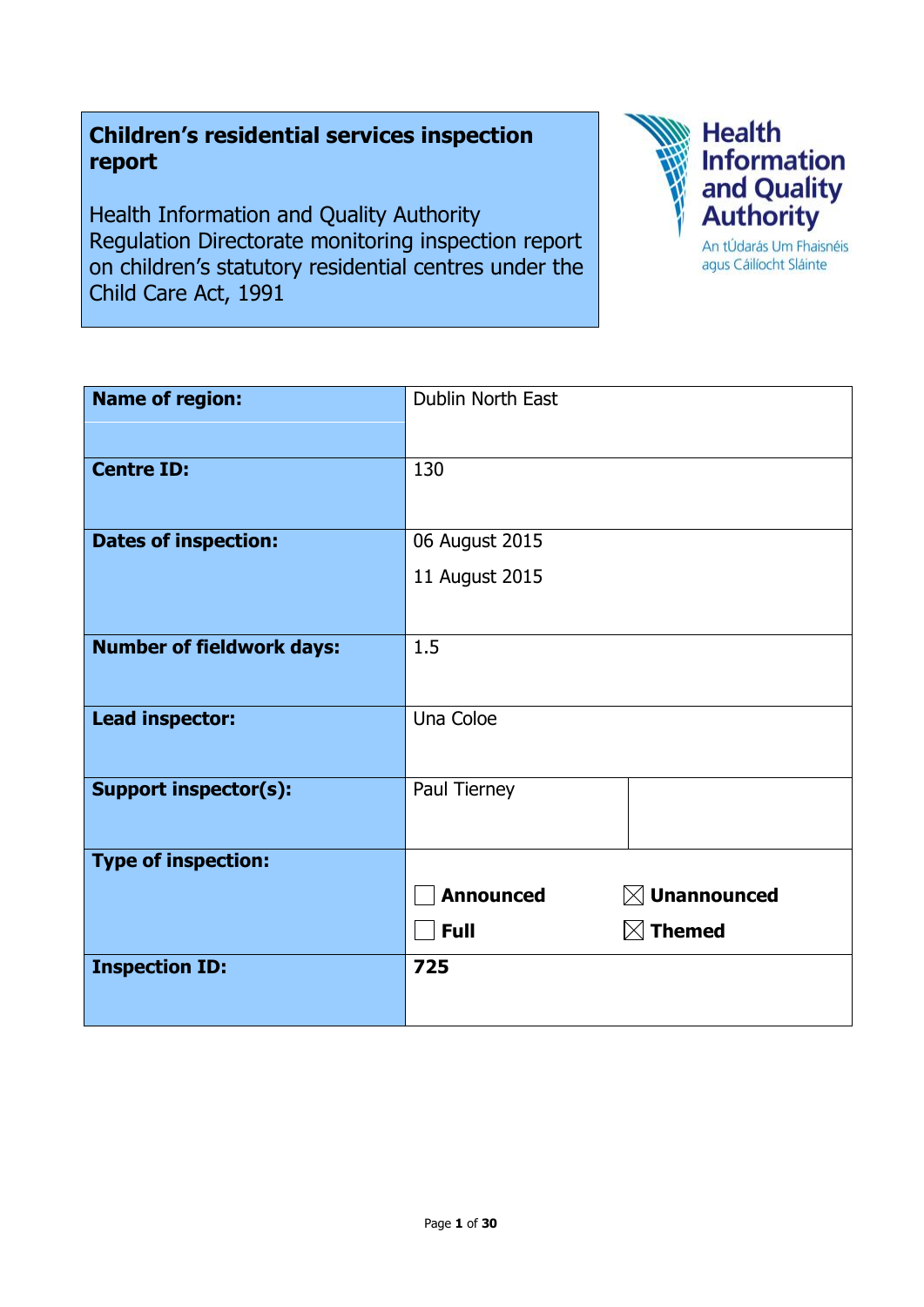# **About monitoring of children's residential services**

The Health Information and Quality Authority (the Authority) monitors services used by some of the most vulnerable children in the state. Monitoring provides assurance to the public that children are receiving a service that meets the requirements of quality standards. This process also seeks to ensure that the wellbeing, welfare and safety of children is promoted and protected. Monitoring also has an important role in driving continuous improvement so that children have better, safer services.

The Authority is authorised by the Minister for Children and Youth Affairs under Section 69 of the Child Care Act, 1991 as amended by Section 26 of the Child Care (Amendment) Act 2011, to inspect children's residential care services provided by the Child and Family Agency.

The Authority monitors the performance of the Child and Family Agency against the National Standards for Children's Residential Services and advises the Minister for Children and Youth Affairs and the Child and Family Agency.

In order to promote quality and improve safety in the provision of children's residential centres, the Authority carries out inspections to:

- **assess** if the Child and Family Agency (the service provider) has all the elements in place to safeguard children
- **seek assurances** from service providers that they are **safeguarding children** by reducing serious risks
- **provide** service providers with the **findings** of inspections so that service providers develop action plans to implement safety and quality improvements
- **inform** the public and **promote confidence** through the publication of the Authority's findings.

The Authority inspects services to see if the National Standards are met. Inspections can be announced or unannounced.

The Authority has decided to carry out a number of themed inspections during 2015 which will specifically look at how behaviour is managed in residential centers. The purpose of the inspections is to take a closer examination of how behaviours that challenge are managed in these settings as well as identifying what approaches and models are most effective.

This inspection report sets out the findings of a monitoring inspection against the following themes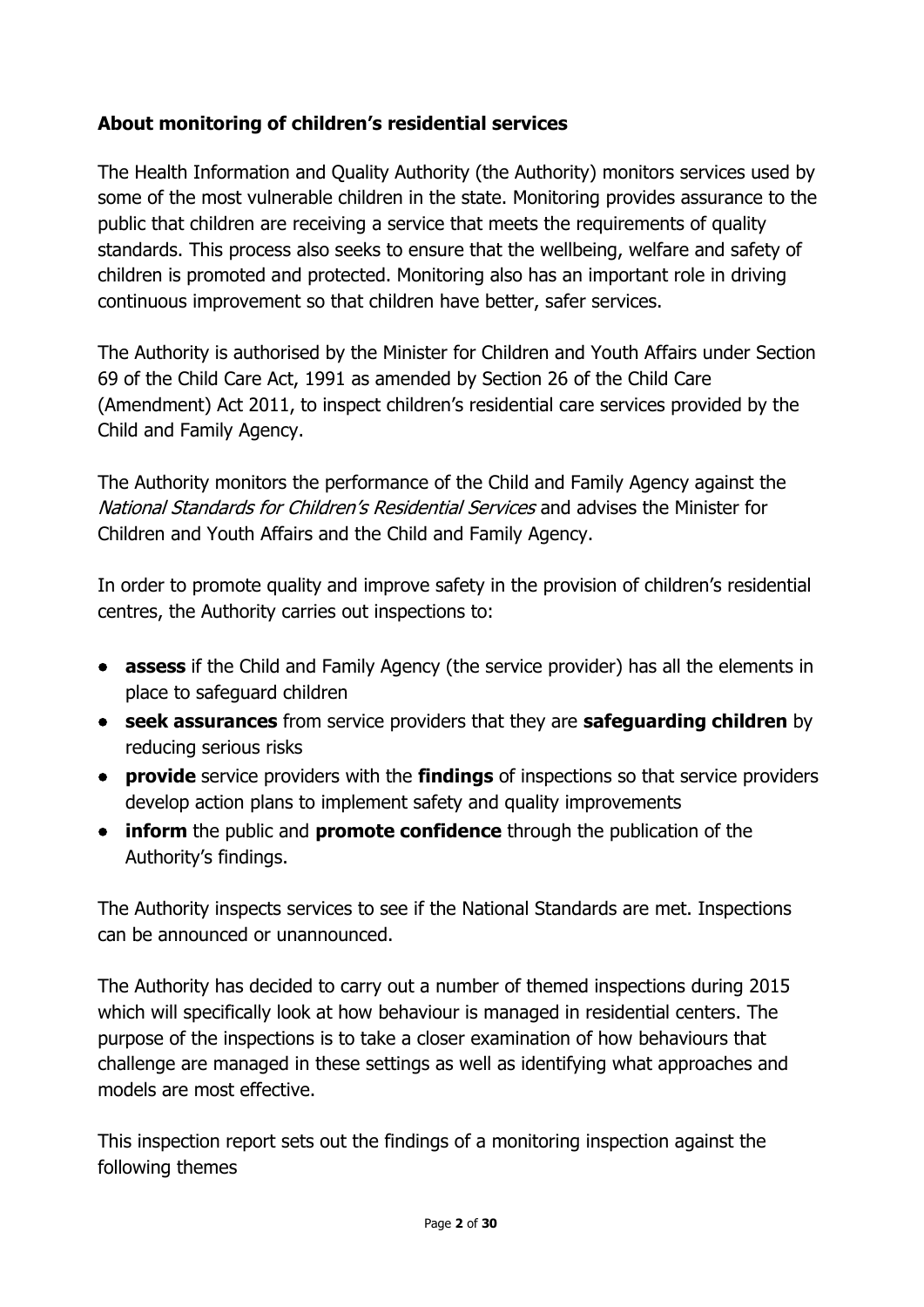| Theme 1: Child-centred Services                |  |
|------------------------------------------------|--|
| Theme 2: Safe and Effective Services           |  |
| Theme 3: Health and Development                |  |
| Theme 4: Leadership, Governance and Management |  |

# **1. Inspection methodology**

As part of this inspection, inspectors met with children, parents, managers and staff. Inspectors observed practices and reviewed documentation such as statutory care plans, child-in-care reviews, relevant registers, policies and procedures, children's files and staff files.

During the inspection, the inspectors evaluated the:

- quality of care and safety of the service
- **•** organisation and management of the centre
- safeguarding processes
- effectiveness of interagency and multidisciplinary work
- outcomes for children.

The key activities of this inspection involved:

- the analysis of data
- reviewing local policies and procedures and minutes of various meetings
- **•** reviewing three children's case files
- **EXEC** meeting with two children and three parents
- meeting with the centre manager
- meeting with three centre staff
- meeting with four external professionals, including three social workers and a guardian ad litem
- **DEDEX** observation of the day-to-day life in the centre.

#### **Acknowledgements**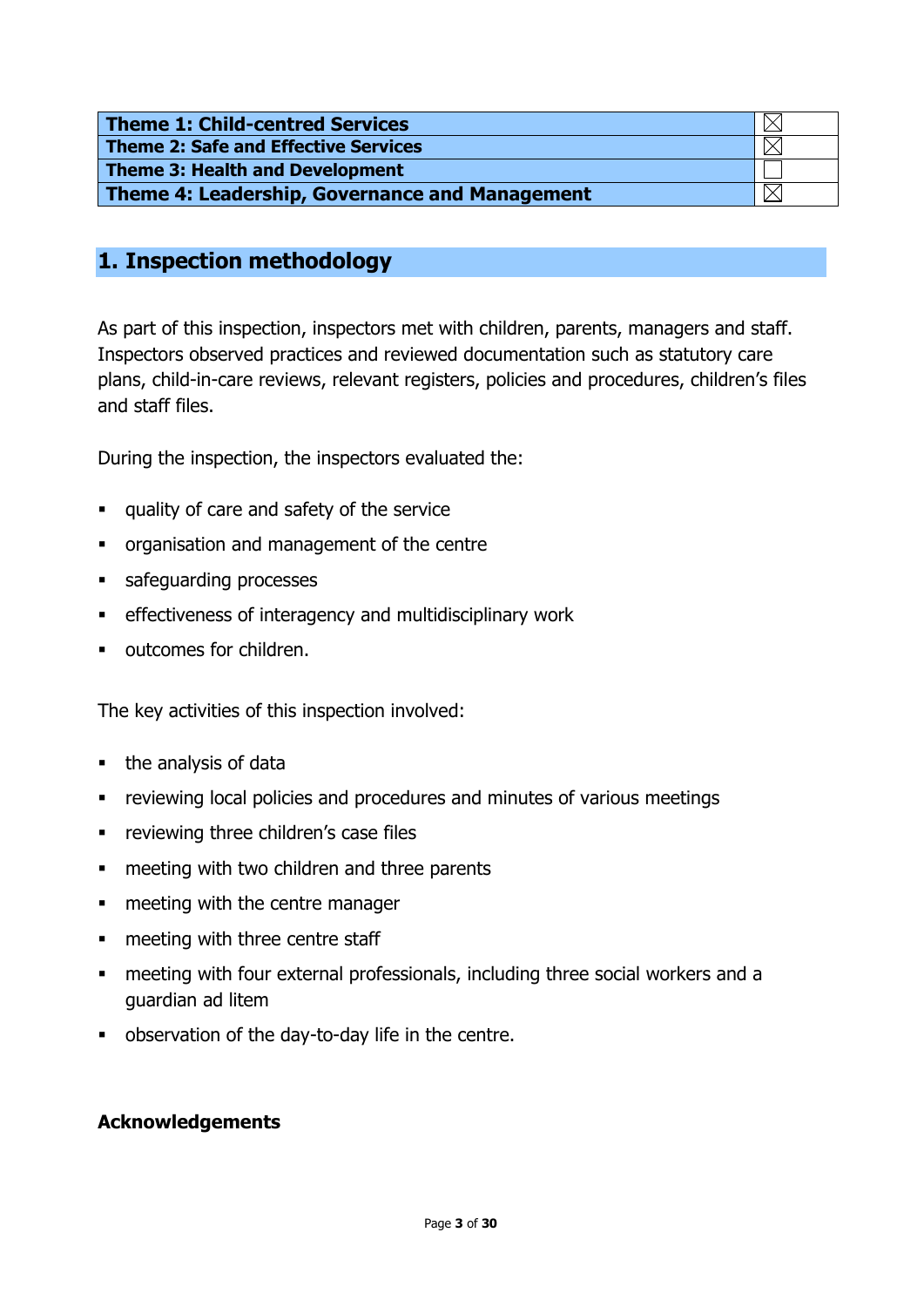The Authority wishes to thank the children, parents, staff, managers, and other professionals in the service for their cooperation with this inspection.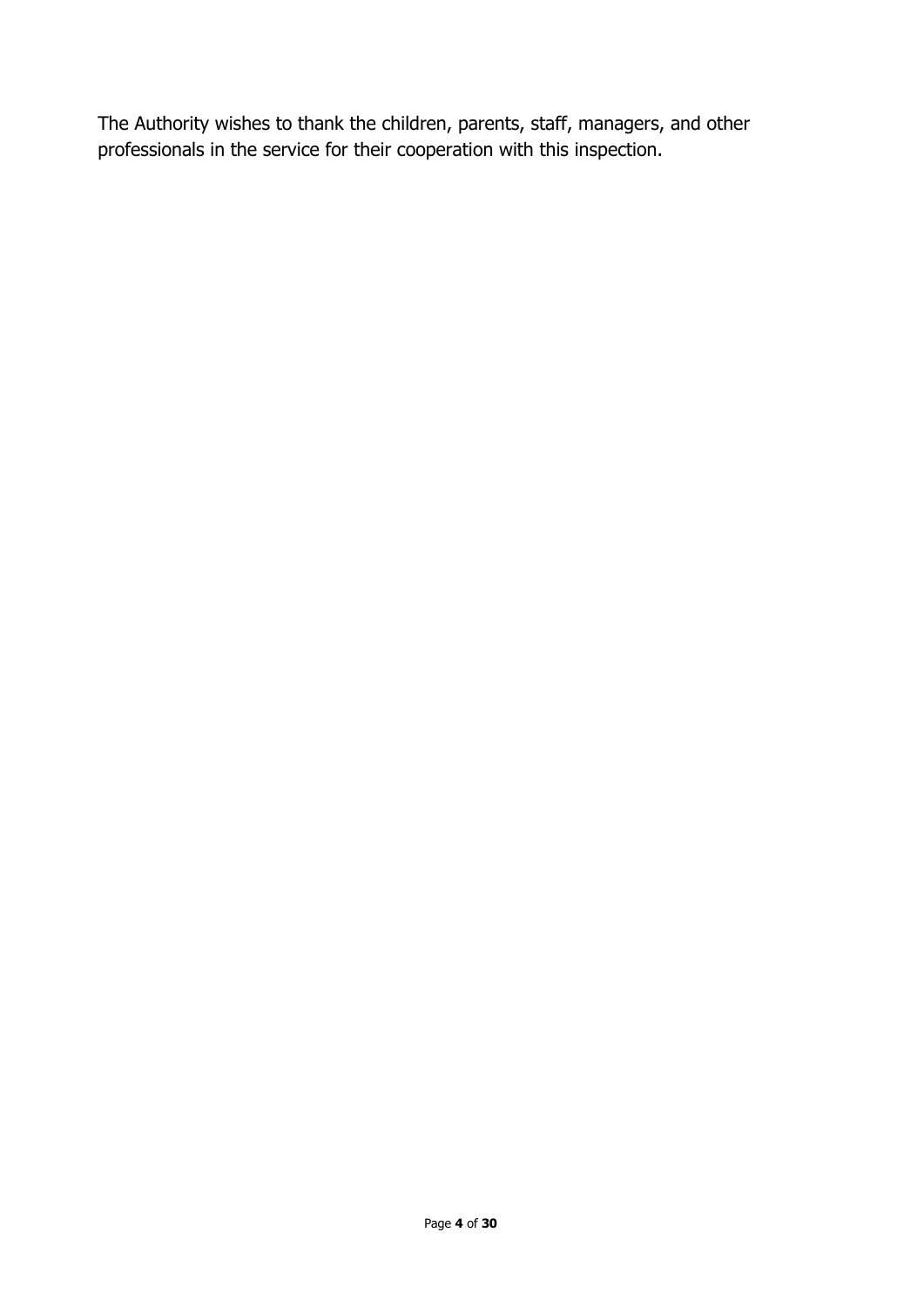# **2. Profile of the service**

# **2.1 The Child and Family Agency**

Child and family services in Ireland are delivered by a single dedicated State agency called the Child and Family Agency, which is overseen by the Department of Children and Youth Affairs. The Child and Family Agency Act 2013 (Number 40 of 2013) established the Child and Family Agency with effect from 1 January 2014.

The Child and Family Agency has responsibility for a range of services including:

- child welfare and protection services, including family support and residential services to children
- existing Family Support Agency responsibilities
- existing National Educational Welfare Board responsibilities
- pre-school inspection services
- service response to domestic, sexual and gender-based violence.

Children's residential services are managed nationally by a Director of children's residential services and four interim regional managers. These regional managers line manage nine service managers, who in turn manage the individual residential centres.

This centre was situated in the Dublin North East region of the Child and Family Agency.

# **2.2 The Centre**

The centre was based in a three-storey building on a quiet housing estate. It had a small garden to the rear of the house and had large green areas close by. The centre had access to local amenities such as schools, shops and public transport. The centre provides places for males and females from the age of 12 to 18 years. At the time of the inspection, there were 2 children living in the centre.

The organisational chart in figure 1 describes the management and team structure as provided by the centre.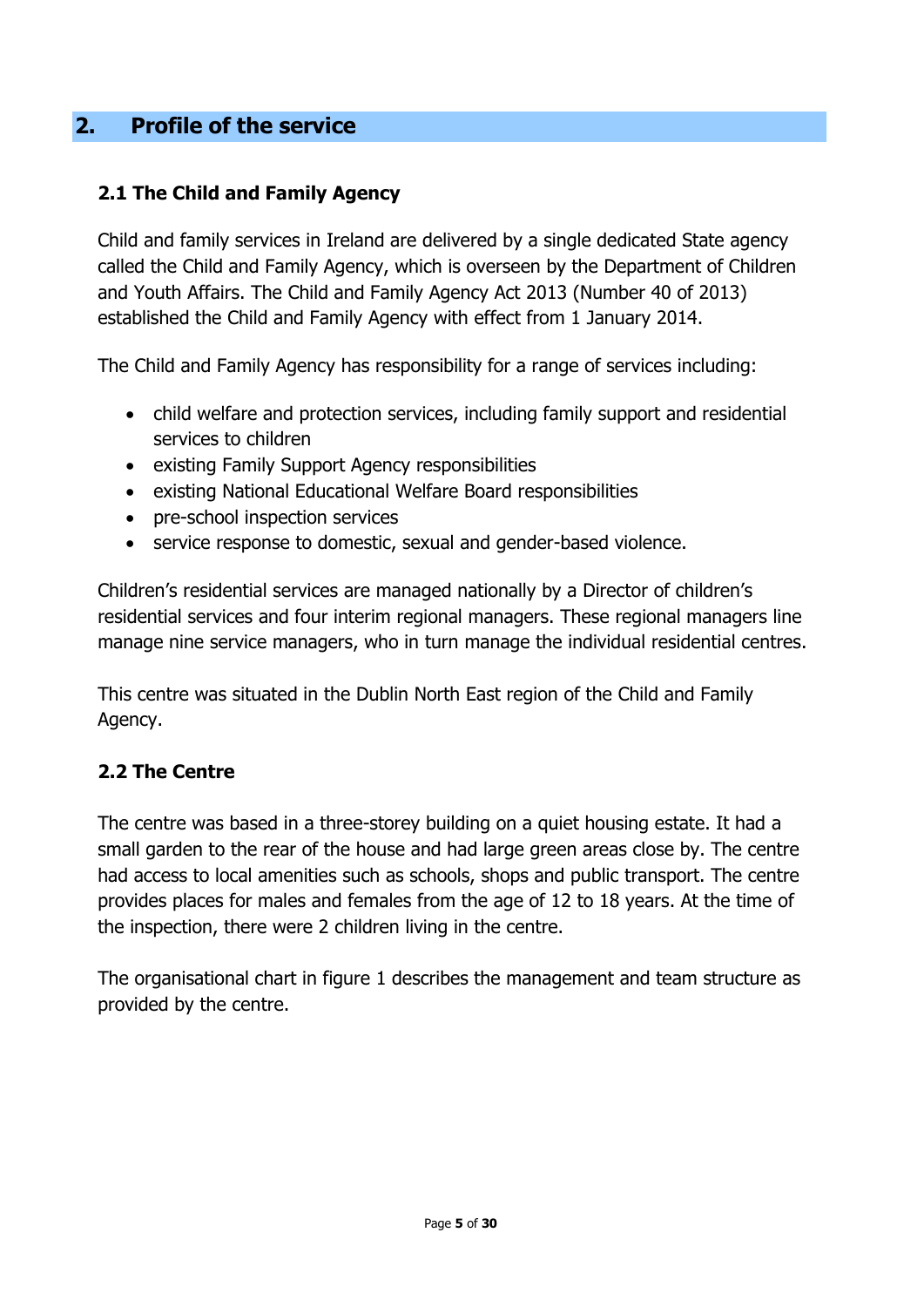# **Figure 1: Organisational Structure of the children's residential service\***



**.** 

<sup>\*</sup> Source: The Child and Family Agency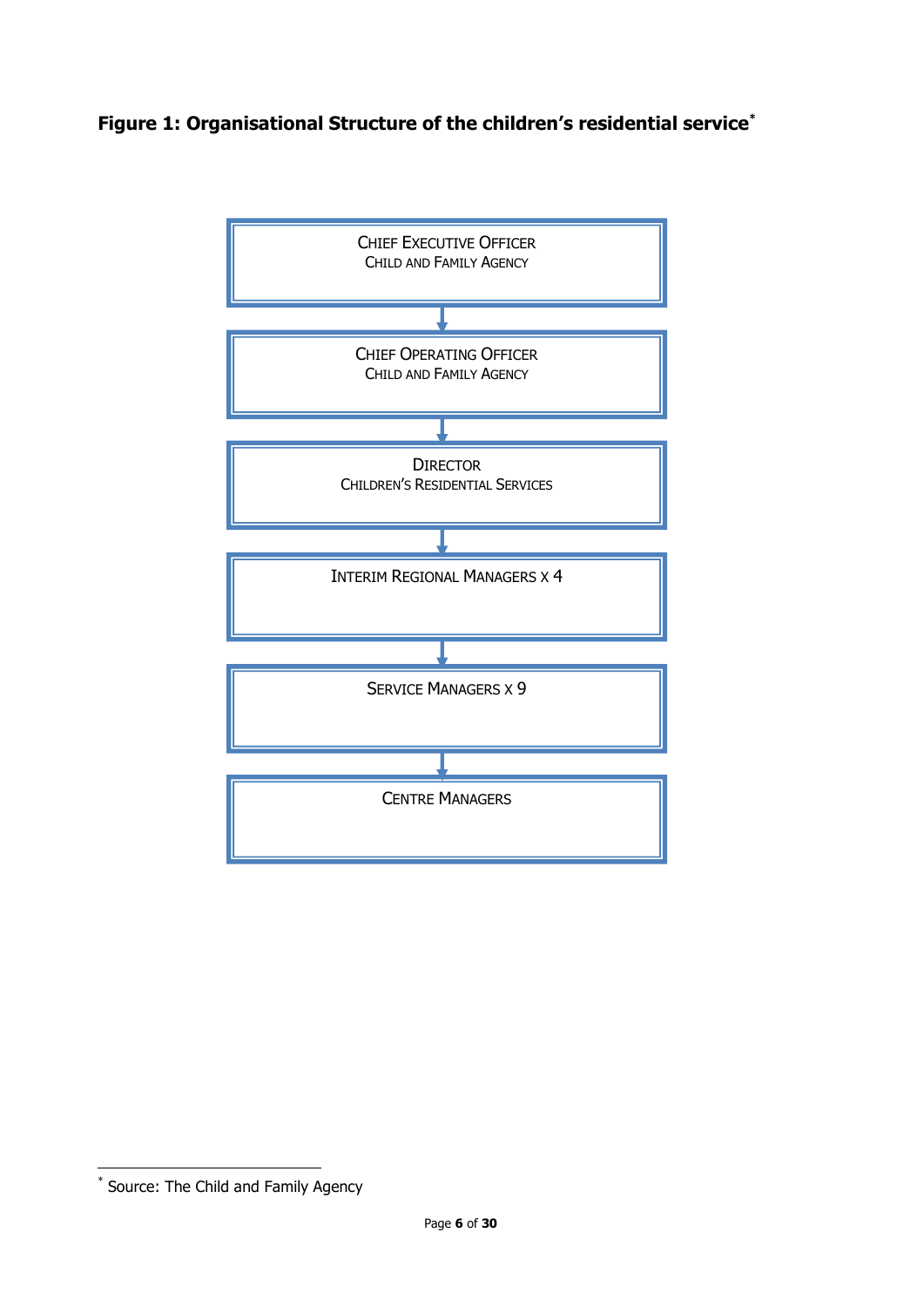# **Summary of inspection findings**

Children who are placed in residential centres often endure a range of difficult experiences in their early years of life. They may be distressed and display behaviours that challenge those who care for them in these settings. The Child and Family Agency has statutory responsibility to promote the welfare of children and protect those who are deemed to be at risk of harm. Children in residential care require a high quality service which is safe and well supported by social work practice.

During this inspection, inspectors focused solely on how the needs of children who display behaviours that challenge are met. The inspection looked at the individual needs of children in this regard, how effective the service was in meeting those needs and the leadership provided by managers in managing this issue. The main resource for meeting these children's needs is through the interventions and interactions provided by staff members. For these inspections, judgments are made against each standard solely in relation to behaviours that challenge.

This report reflects the findings of the inspection, which are set out in Section 5. The provider is required to address a number of recommendations in an action plan which is published separately to this report.

In this inspection, the Authority found that of the 8 standards assessed:

- No standards were exceeded
- No standards were met
- 4 standards required improvement
- significant risks were identified in relation to 4 standards.

The centre had experienced a significant number of behaviours that challenged in the last year, some of which placed the children at risk. This inspection found that the centre worked in partnership with the Child and Family Agency social work department and other professionals, however the systems to manage risks to the children were not effective in all cases.

The model of care in use at the centre was not documented and the approach to the management of behaviours that challenged required review. There was a lack of oversight of the care and support provided in the centre and the effectiveness of risk management systems to keep children safe required review.

The governance and management systems in the centre were not rigorous. The leadership and support provided to the staff team regarding the day-to-day care and management of behaviours that challenged was not adequate. There were no systems in place to monitor the quality of responses to behaviour that challenged and significant events were not collectively reviewed.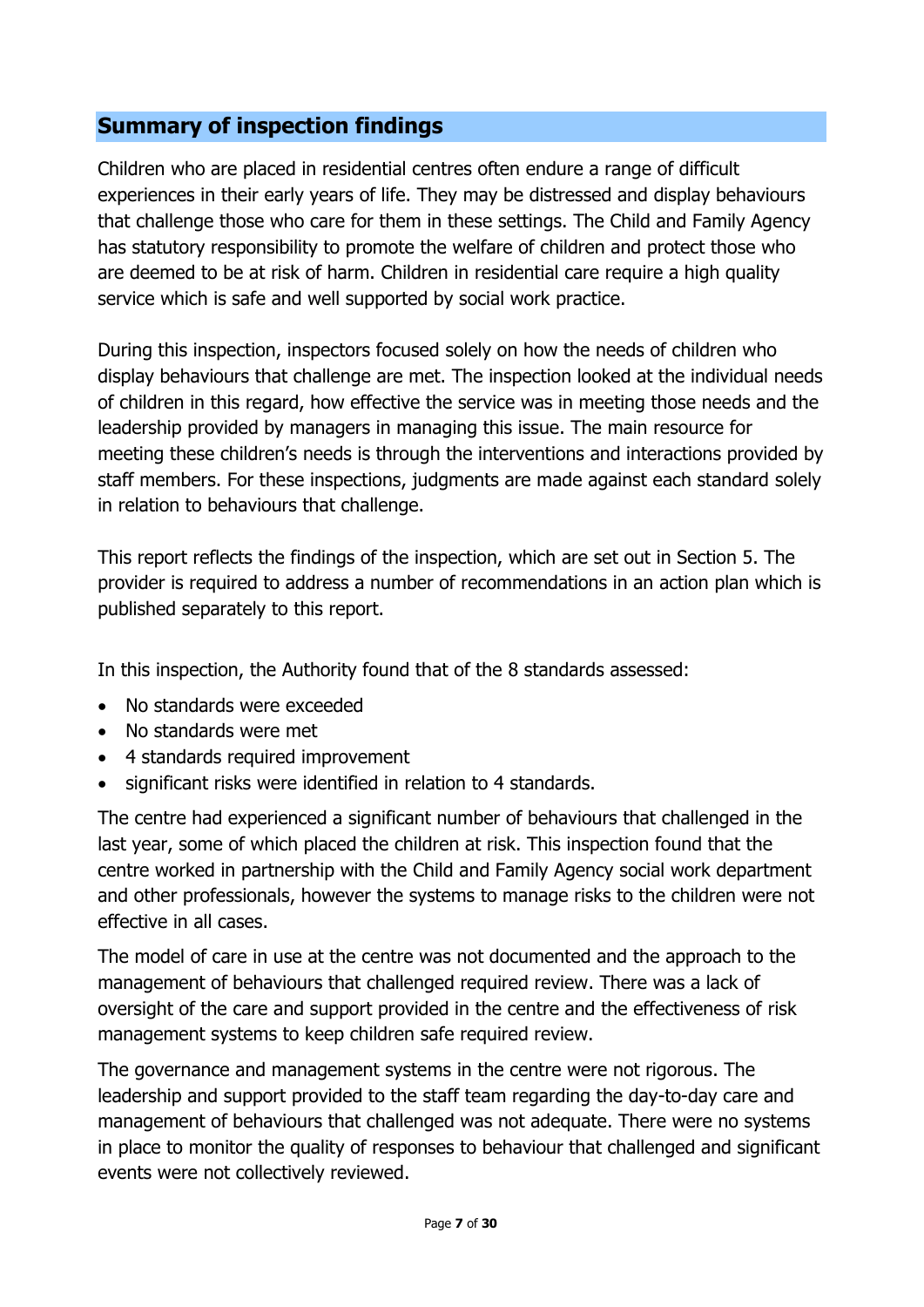Care programmes were limited and the information contained within children's files was not always up to date or sufficient to guide good quality care of the children.

The staff team were positive in their approach and were aware of the children's needs but children's rights were not sufficiently promoted. Children were not adequately consulted in their care planning or management of behaviours. The motivation and morale within the team was impacted by the extent of behaviours that challenged in the service. There were a large number of significant events in the centre and some of the children were at risk due to their behaviours that challenged. One child was admitted to the centre that was deemed as unsuitable and was at significant risk during his/her placement. Therefore the Authority requested written assurances that the risk management strategies and plan for the child were sufficiently robust to address the complex needs of the child.

# **3. Summary of judgments under each standard and or regulation**

During the inspection, inspectors made judgments against the National Standards for Children's Residential Services.<sup>+</sup> They used four categories that describe how the Standards were met as follows:

- **Exceeds standard** services are proactive and ambitious for children and there are examples of excellent practice supported by strong and reliable systems.
- **Meets standard** services are safe and of good quality.
- **Requires improvement** there are deficits in the quality of services and systems. Some risks to children may be identified.
- **Significant risk identified** children have been harmed or there is a high possibility that they will experience harm due to poor practice or weak systems.

| <b>National Standards for Children's Residential</b><br><b>Centres</b> | <b>Judgment</b>              |  |
|------------------------------------------------------------------------|------------------------------|--|
| <b>Theme 1: Child-centred Services</b>                                 |                              |  |
| <b>Standard 4: Children's Rights</b>                                   | Requires improvement         |  |
| <b>Theme 2: Safe and Effective Services</b>                            |                              |  |
| <b>Standard 5: Planning for Children and Children</b>                  | Requires improvement         |  |
| <b>Standard 6: Care of Children</b>                                    | Significant risk identified  |  |
| <b>Standard 7:</b> Safeguarding and Child Protection                   | Significant risk indentified |  |

**<sup>.</sup>** Please refer to Appendix 1 for full listing of standards and regulations for children's residential centres.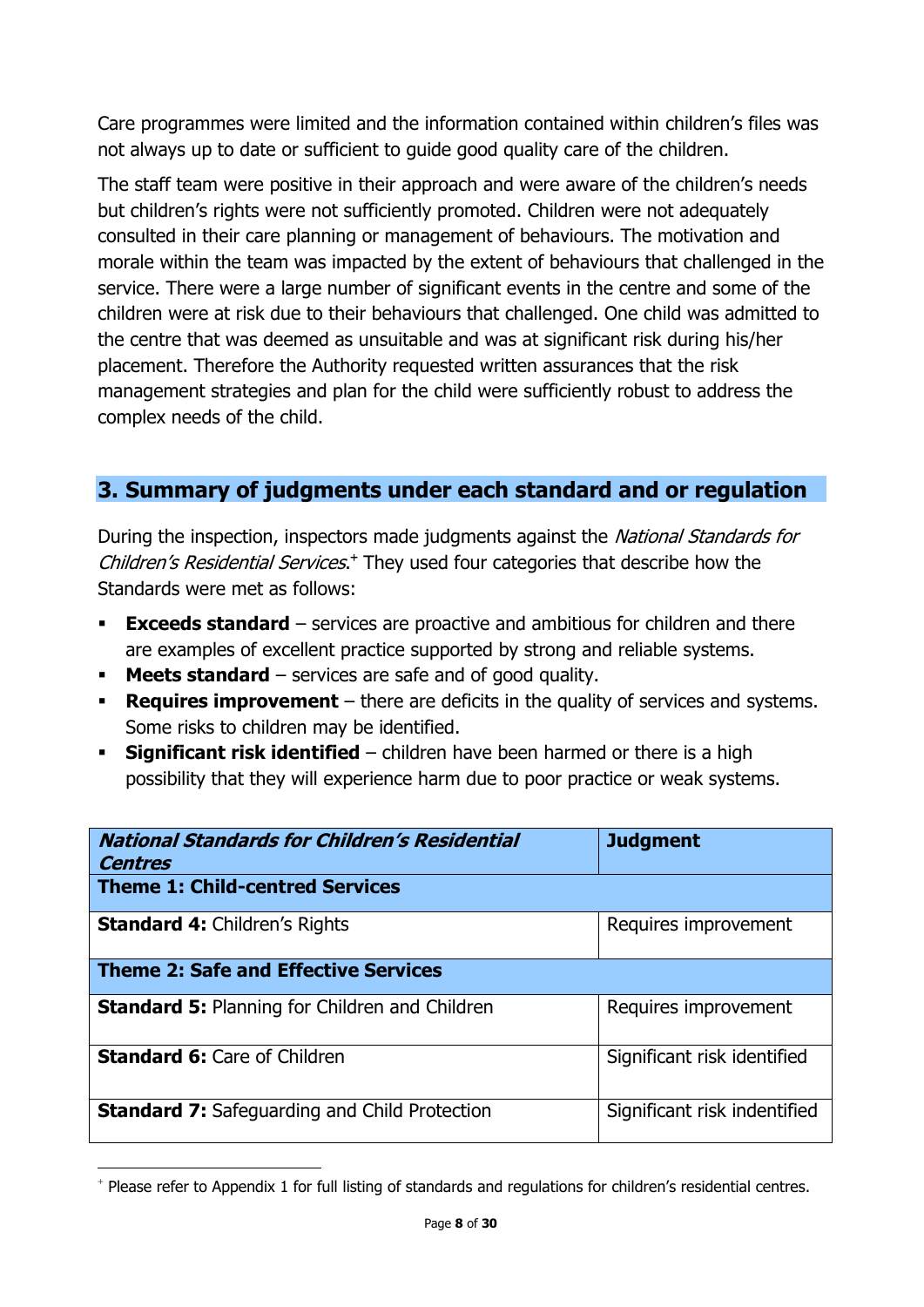| <b>Standard 10: Premises and Safety</b>        | Requires improvement        |  |  |
|------------------------------------------------|-----------------------------|--|--|
| Theme 4: Leadership, Governance and Management |                             |  |  |
| <b>Standard 1: Purpose and Function</b>        | Significant risk identified |  |  |
| <b>Standard 2: Management and Staffing</b>     | Significant risk identified |  |  |
| <b>Standard 3: Monitoring</b>                  | Requires improvement        |  |  |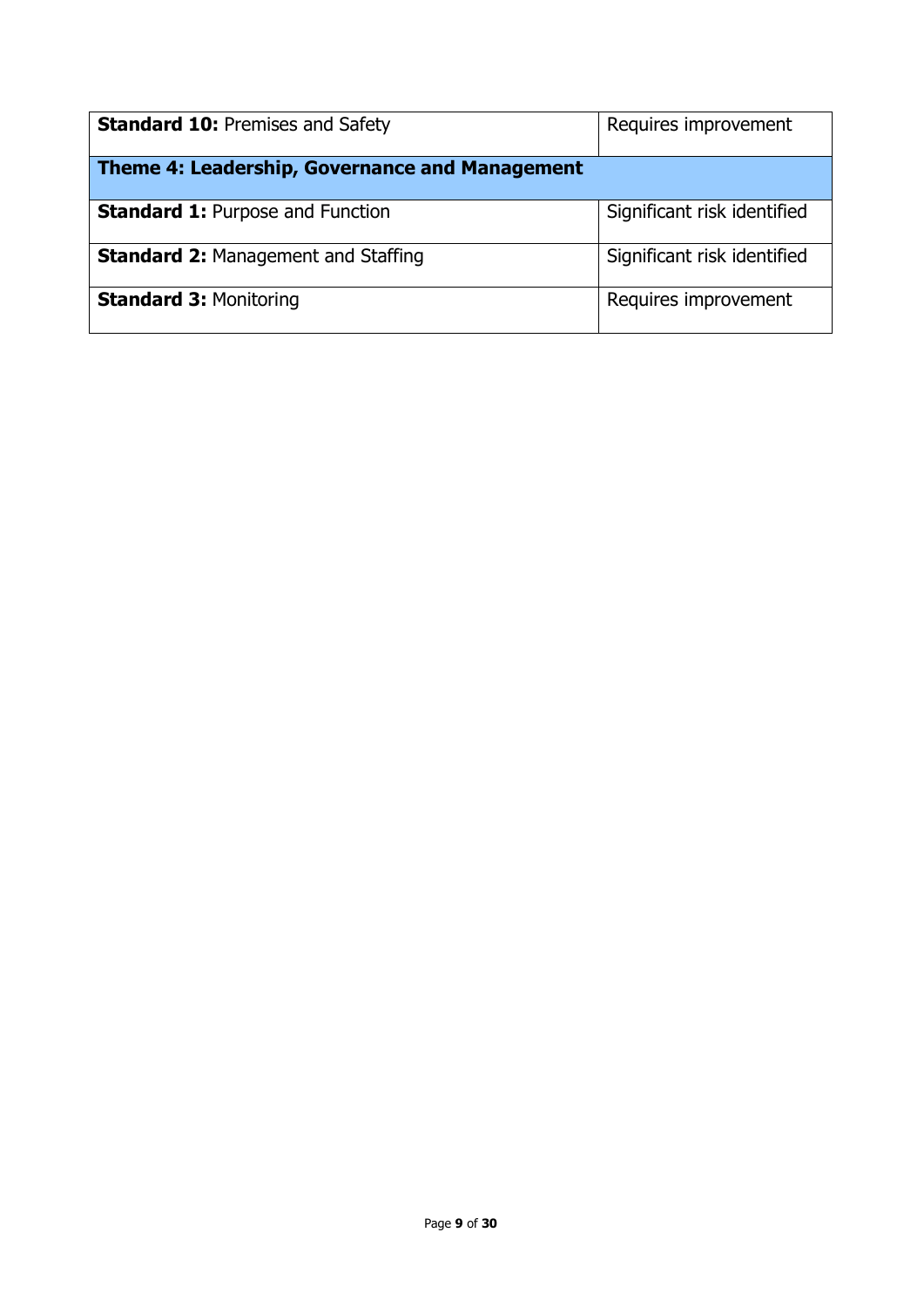# **4. Findings and inspection judgments**

### **Theme 1: Child-Centred Services**

Services for children are centred on the individual child and their care and support needs. Child-centred services provide the right support at the right time to enable children to lead their lives in as fulfilling a way as possible. A child-centred approach to service provision is one where services are planned and delivered with the active involvement and participation of the children who use services.

#### **Summary of inspection findings under Theme 1**

Children's rights were not sufficiently promoted in the centre. Children were aware of their rights but there was a need to ensure the right to a safe environment was not compromised by behaviours in the centre. The children were not consulted with adequately regarding their care and day-to-day lives. The system to record and manage complaints was not effective and some issues were dealt with on an informal basis and not recorded as a complaint.

# **Children's rights**

Communication and consultation with the children and the systems to promote children's rights within the centre required improvement. There were some systems in place to ensure children were aware of their rights and consulted regarding their care but due to difficulties in the centre, this was not consistent and not viewed as a priority by staff. The centre provided written information to children about the centre and their rights whilst living there. Inspectors reviewed documentation provided to the children on admission which included information on how behaviour was managed, sanctions and children's rights. However, it was not evident that rules or consequences were revisited following an admission to the centre. There were no records to show a set of house rules, sanctions or consequences to behaviour. The centre would benefit from having clear boundaries in relation to managing behaviour especially if the children were consulted in the creation of rules and consequences.

Staff were aware of the rights of the children but there was little evidence in the files reviewed that rights were promoted and there was no reference to children's rights displayed in the centre.

Staff and management in the centre told inspectors that children's rights were promoted through participation in children's meetings but inspectors found that there had been no children's meetings held in the last 12 months. Children's views and their requests were discussed and considered during team meeting in relation to activities for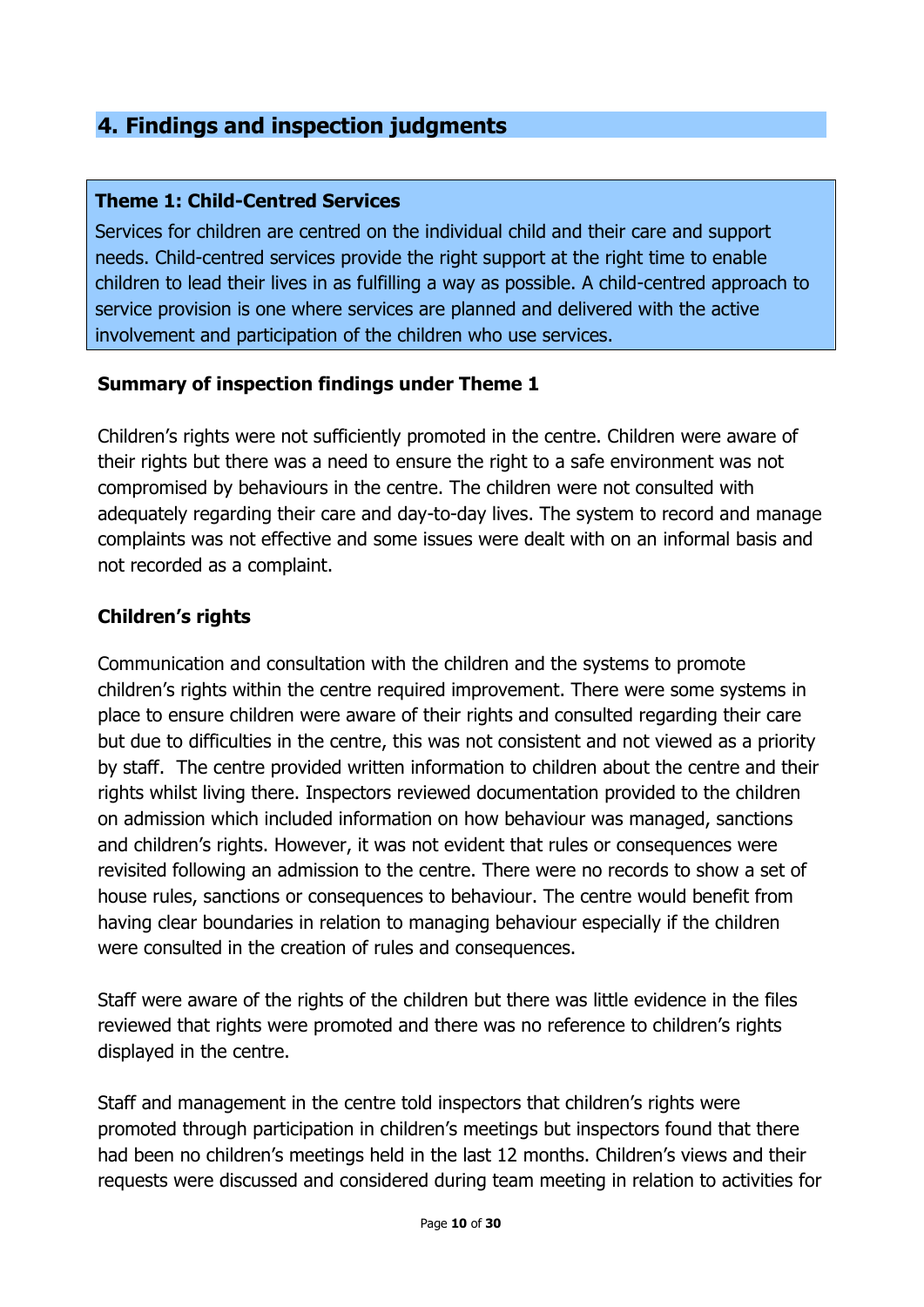example but there was no system to formally consult with the children. One child told inspectors that staff made decisions in the centre. The child told inspectors that the staff team made the decisions in relation to meals provided for the children.

Children were not consistently consulted with or encouraged to participate in decision making about their lives. Discussions with the children were reactive and there was an absence of proactive approaches to assist the children to express opinions about how behaviour was managed. Inspectors read key working records and although the sessions were held with the children regularly, there was no formal structure to key working sessions. It was apparent that behaviour was discussed after an incident but inspectors did not see evidence of consultation with the children to obtain their views on how behaviour was managed or consequences resulting from their behaviour.

Inspectors reviewed care plans, individual crisis management plans and individual absence management plans and the children were not consistently involved in the development of the plans. This meant that the children may not have had sufficient awareness of the expectations of them in terms of their behaviour or the structures in place to guide their care.

One child in the centre had access to an advocacy group for children in care and it was documented in staff meeting minutes that the child had a meeting with an advocate. However, it was not evident that all children had access to such a service. One child had a guardian ad litem and inspectors met with her during the inspection while she was visiting the child.

# **Complaints**

Children were aware of how to make a complaint, but the system to manage, record and resolve complaints was not robust. There was a complaints policy for the centre but this was not fully adhered to. The recording of complaints was poor and not all complaints were recorded as a complaint. There was a complaints register, a complaints log and a grievance book but the centre manager told inspectors that many issues relating to complaints were resolved informally and not formally recorded. There were two complaints listed on the complaints register. One complaint was not dated and had not been signed off as concluded. Inspectors reviewed the details of the complaints which were logged on the register. An investigation had taken place regarding one complaint but inspectors found that only part of the second complaint had been followed up with. It was not documented that the child was satisfied with the outcome.

There were no complaints formally recorded regarding behaviours that challenge but not all complaints were formally recorded on the complaints register. Inspectors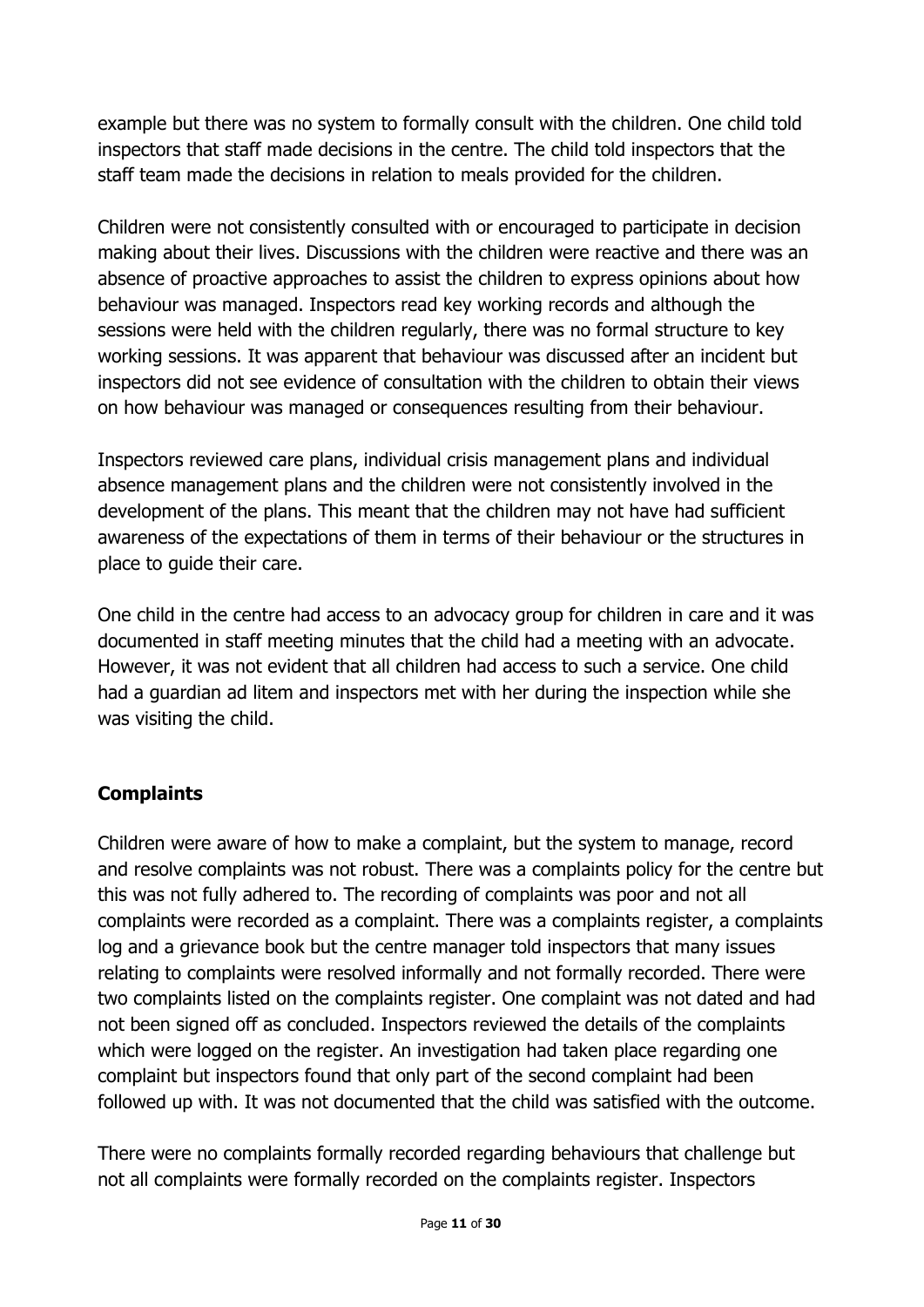reviewed the minutes from team meetings and spoke with social workers; there was a level of dissatisfaction regarding the impact of behaviour on other children in the centre. Inspectors saw reference to complaints by children in the minutes of a serious event review group, but these complaints were not recorded in the centre's complaints log.

|  |  | Judgment against standard, in respect of behaviour that challenges |
|--|--|--------------------------------------------------------------------|
|--|--|--------------------------------------------------------------------|

| <b>Standard</b>                    | <b>National Standards for Children's</b><br><b>Residential centres</b>                                | <b>Judgment</b>                |
|------------------------------------|-------------------------------------------------------------------------------------------------------|--------------------------------|
| <b>Standard</b><br>4:              | The rights of children are reflected in all centre<br>policies and care practices. Children and their | <b>Requires</b><br>improvement |
| <b>Children's</b><br><b>Rights</b> | parents are informed of their rights by<br>supervising social workers and centre staff.               |                                |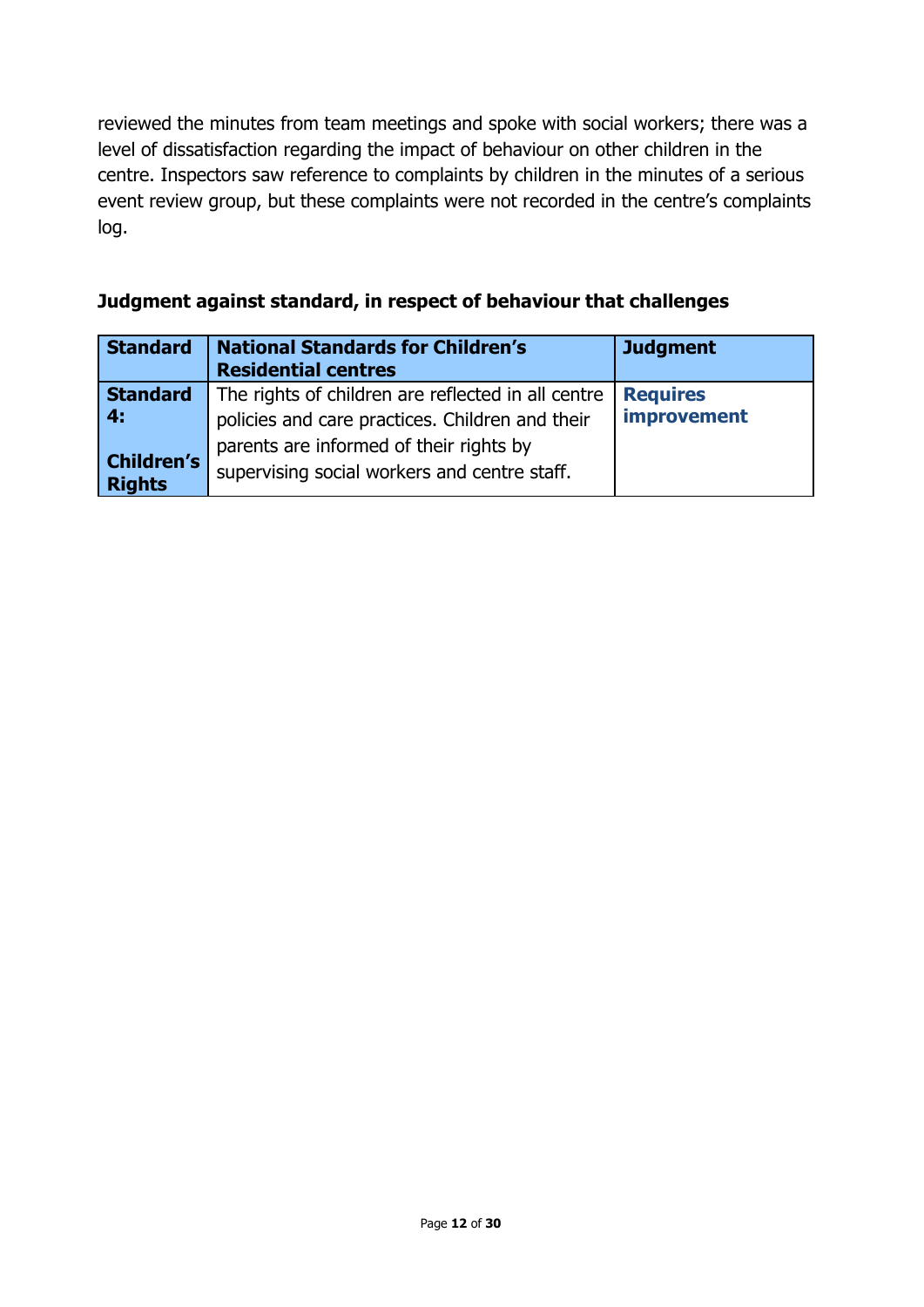# **Theme 2: Safe and Effective Services**

Services promote the safety of children by protecting them from abuse and neglect and following policy and procedure in reporting any concerns of abuse and/or neglect to the relevant authorities. Effective services ensure that the systems are in place to promote children's welfare. Assessment and planning is central to the identification of children's care needs.

# **Summary of inspection findings under Theme 2**

Not all children were appropriately placed at the time of their admission and the policy on admissions was not fully adhered to. Staff were committed to the care of the children, however they were overwhelmed at times by the presenting needs and behaviours of the children which included criminal behaviour. There was a need to review how behaviour was managed in the centre to establish a safe structured environment that supported the children. Care planning and review processes required additional work to ensure appropriate and up to date guidance was in place for the children.

# **Admissions and discharges**

Admissions to the centre came through a central admissions panel and were based on assessments of each child's needs. There was a detailed policy in place to guide practice in relation to both planned and unplanned admissions however inspectors found that the policy was not adhered to in all instances. Comprehensive pre admission risk assessments were completed to help determine the suitability of a placement. However, one child was inappropriately placed in the centre. A pre-admission risk assessment was completed and the outcome of this found that the centre was not a suitable placement for the child but the recommendations from the social care manager were not followed. The needs of the child were not being met adequately and the child was deemed at significant risk due to behaviours. The level of risk for this child had escalated since admission to care and although risk and strategy meetings were held, they were not effective in terms of ensuring the child was safe. Staff, management and the child's parent did not feel the child was safe in the current placement but the child remained at risk.

The centre's admission and discharge register gave an overview of the required information but it was not always clear where children were discharged to. The centre manager advised inspectors that there had been no unplanned discharges and no discharges as a result of behaviour that could not be managed. There were five children listed, from the last 12 months, three of whom had been discharged. There was no information in respect of one child who was absent temporarily from the centre. It was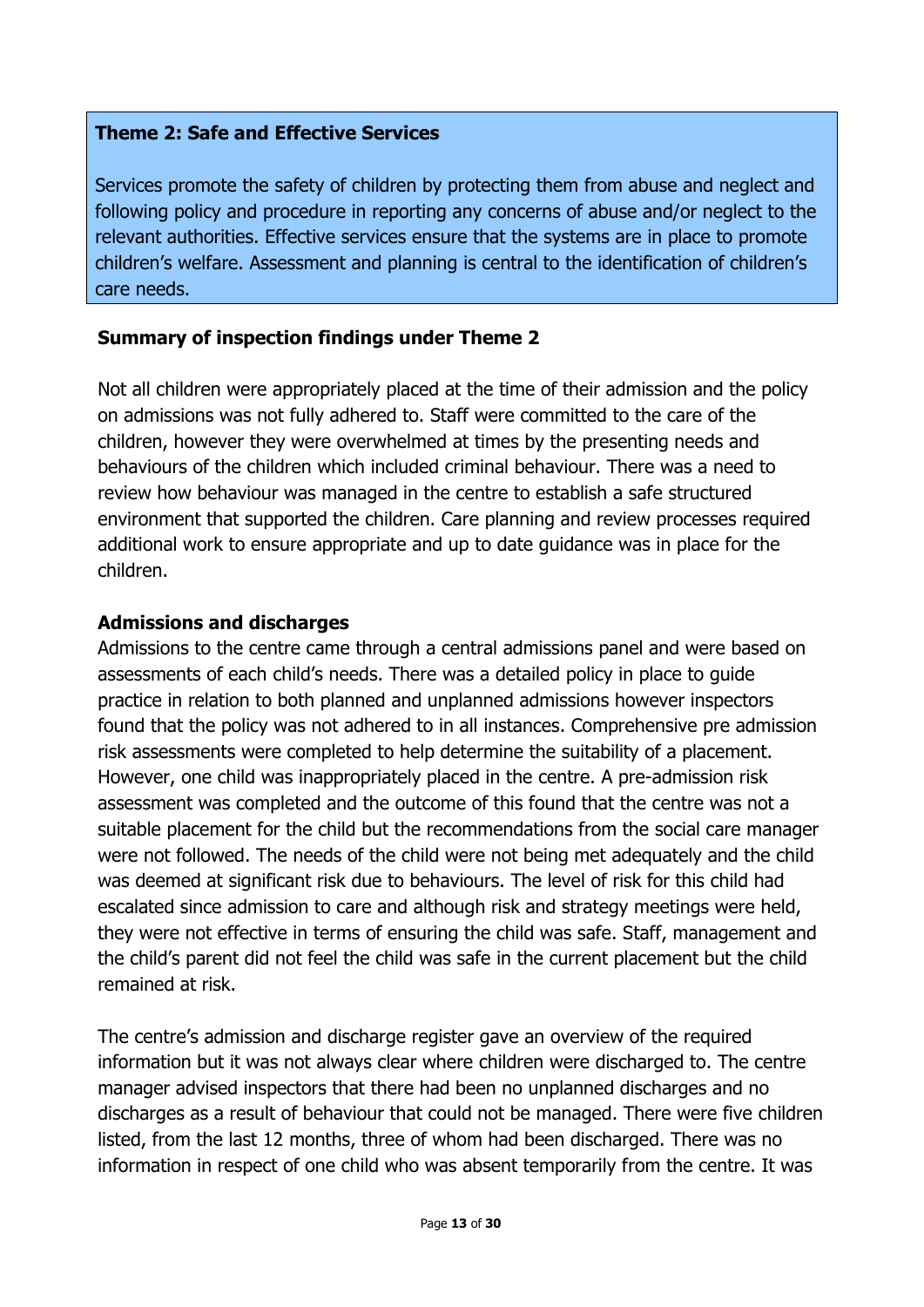not documented when this child was admitted to the centre. There had been no unplanned discharges from the centre but the centre's register did not clearly state where the children were discharged to. Inspectors were told that one child was discharged to an aftercare service as appropriate and another child was discharged home.

### **Assessment and care planning**

The service did not consistently fulfil its statutory requirements in relation to children. Care plans were not up to date for some children and inspectors found that some recent care plans were stored on a computer rather than in the children's files. This meant that up-to-date information may not have been available for the staff team.

Good quality care plans were not in place. There were two children in the centre during the inspection and one child was temporarily placed in another centre, but was due to return in September. Two of the three children had care plan reviews completed recently but one of the plans was not placed in the child's file. Staff members and the centre manager attended the review meeting so they knew what changes had been made to the plan. However, there was a risk in the absence of the record that not all staff would be aware of the plan.

The quality of recording required improvement. It was difficult to ascertain from the care plans reviewed the extent of behaviours and the interventions required to support the children. One child had significant behaviour that challenged and a high number of missing from care episodes but this was not reflected adequately in the care plan. One child's care plan was not reviewed since admission to the centre in April 2015 and therefore the plan was not effective to guide the placement. The children did not consistently participate in their care plan reviews or in meetings regarding their care and it was not apparent that the children had read their files. One child told inspectors that s/he would like to be involved in his/her care plan review. On one care plan reviewed, the child was not consulted about their views and did not attend the review. The minutes of care planning meetings read by inspectors outlined that one of the children had contributed to their plan but further work was required to ensure the children were consulted adequately in their care planning.

Placement plans were not on file for two of the children. One placement plan was reviewed which contained information regarding the child's needs relating to health, relationships, education and emotional and behavioural needs. There was sufficient details to guide some areas but the guidance in terms of the child's behavioural needs were not comprehensive. The child had a significant number of missing from care events but this was not reflected in the plan. Aggressive behaviour and the adverse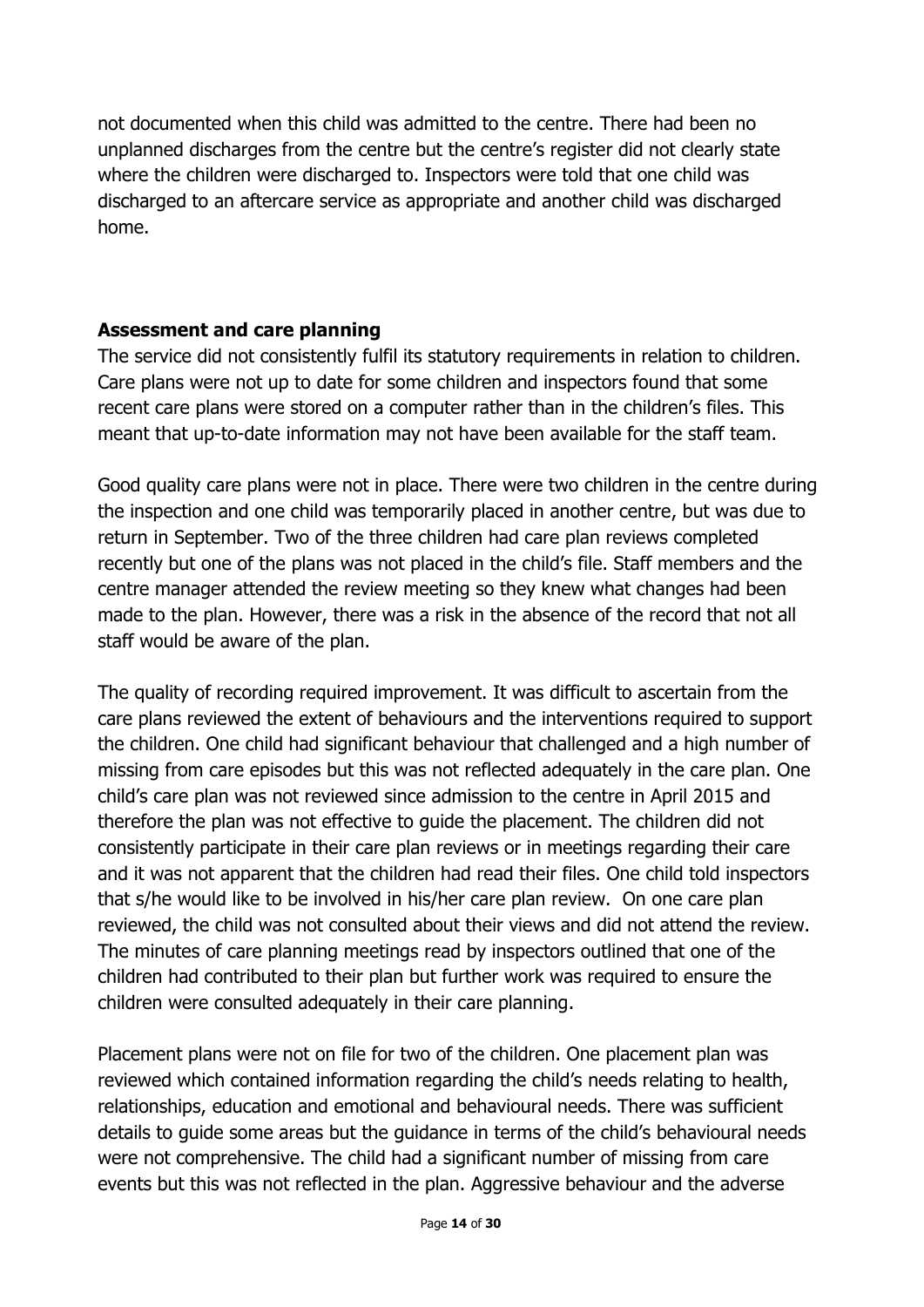effect of behaviour on other residents was highlighted as an issue but the tasks identified to manage this were not sufficient. Interventions and strategies to support the child required review as the tasks identified were open to interpretation and not specific. Therefore additional information was required to ensure the placement plan would improve outcomes for the child.

Each child had an allocated social worker. A child told inspectors that their social worker was due to visit the evening of the inspection and another child told inspectors that his/her social worker follows up on requests. The social care manager advised that social workers regularly visit the centre and both staff and social workers confirmed that there was open communication between the two services.

Children received the physical care they required on a day-to-day basis but the children's emotional and psychological needs were not adequately assessed. External support agencies were available but not all of the children chose to avail of these. This meant that children's emotional and psychological needs were not assessed and children were without adequate supports.

# **Quality of care**

The model of care provided in the centre was not specified. Staff and management did not know the model of care and it was not clearly documented on the statement of purpose. This impacted on the approach and quality of care provided to the children. Inspectors observed appropriate interactions between staff and the children which were respectful even when faced with behaviour that challenged.

Children in the centre did not receive the care and support they required to manage the behaviours of concern. There was a policy on the management of behaviour but not all aspects of the policy were fully adhered to. There were negative outcomes for the children in terms of engaging in risky behaviour. There were a high level of significant events in the centre and the management of behaviour that challenged was complex and difficult for the team. There were inadequate supports for the children in terms of their complex needs. There was evidence that the team tried to engage the children with psychology and mental health services and programmes to develop their interests but the children refused to engage and as a result had limited support in relation to their complex needs.

There were 386 significant events in the centre in the past twelve months. Children had engaged in various types of behaviour including property damage, self injurious behaviour, missing from care, violence and aggression and substance misuse. Some of the children were involved in criminal and other risky behaviour in the community. Staff attempted to provide a nurturing environment in the centre and advocated for services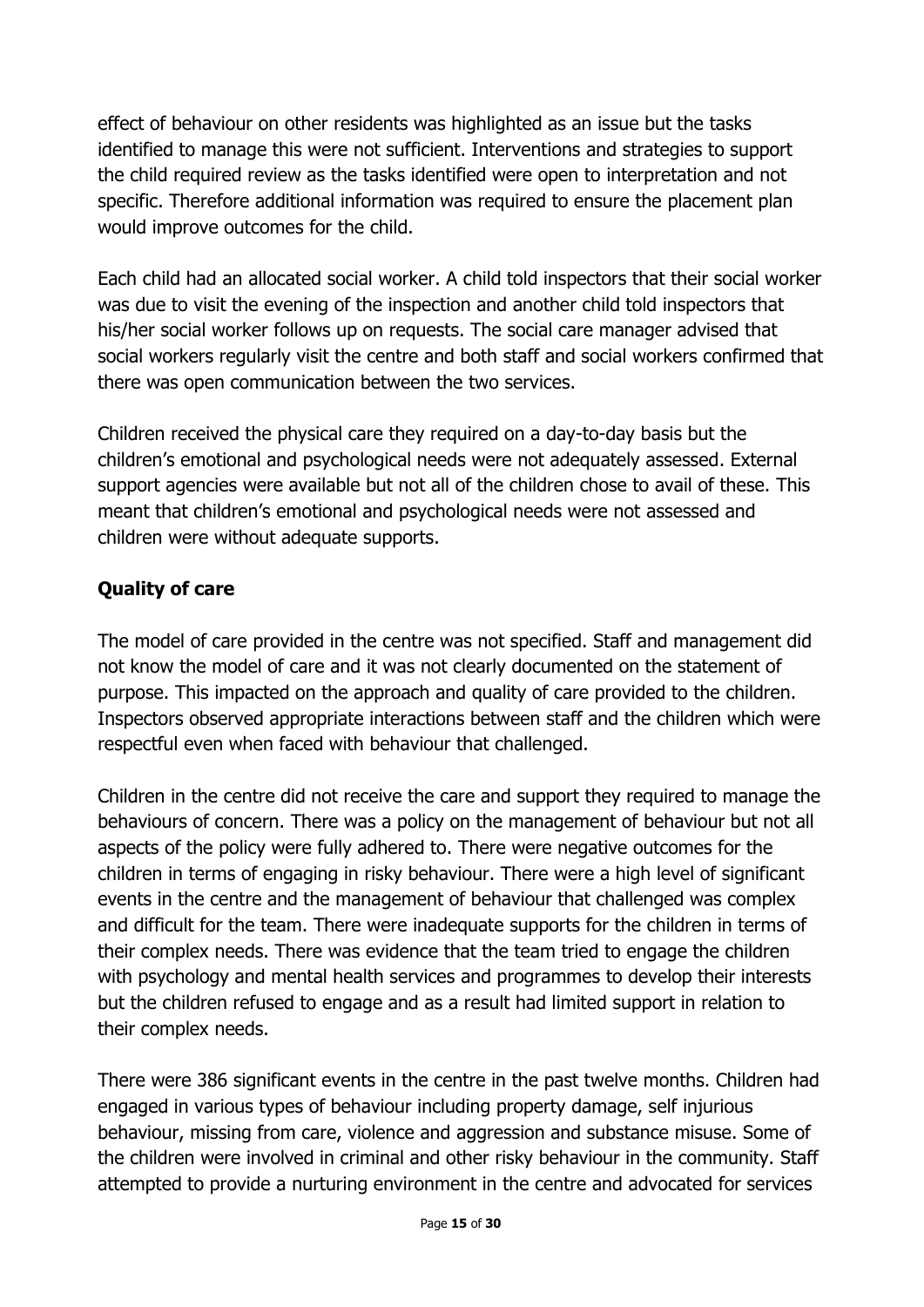for the children. Inspectors spoke with staff who expressed care and concern about the children and spoke about them in a respectful manner. Attempts had been made by the staff team to engage the children in a daily plan and in activities of interest to the children. Inspectors viewed key working activities completed with the children but there was not a structured plan in place for each child to learn and develop from their behaviours.

The centre followed a recognised model of behaviour management but it was not always documented what interventions and strategies were employed with the children. The strategies that were implemented were not effective. The main strategy to manage behaviour as identified by the staff members and management was supervision of the children. Staff spoke about the requirement to supervise the children constantly and how the children were followed when they changed location in the house. However, rules, boundaries and routines were not clear. Inspectors were advised that the children's pocket money was reduced as a response to behaviour on a regularly basis but staff and management told inspectors that this was not effective. Inspectors reviewed key work sessions and noted that the children were spoken to about the money they owed in relation to taxi fares. There was no log in the centre of sanctions, consequences or interventions used with the children and it was difficult to ascertain what was in place for individual children. One child told inspectors that she did not "mind them" when asked about rules in the centre.

There was a lack of interventions and strategies in place to help the children to understand their behaviours and the centre lacked a framework to guide the work with the children. Boundaries and limits to ensure a safe nurturing environment were not evident. There was a reactive approach taken with the children and there was a lack of clear structured interventions completed with the children according to the presenting needs. There were limited measures in place to ensure the risks to children were managed. For example, inspectors reviewed documentation and spoke with staff about risks to a child in the community which impacted on safeguarding and the child's health. The behaviour was discussed with the child in key work sessions but a reactive approach meant that learning and change for the child did not happen. Inspectors reviewed significant event logs and de-escalation techniques had not been consistently implemented and not documented on the forms. Life space interviews, a technique to support the management of behaviour after an incident did not take place as recommended in the training attended by the team. There was minimal use of physical interventions recorded. Inspectors viewed records and found that this section was not consistently completed. On one occasion a moving technique was used to deescalate a situation, as appropriate.

The children had complex needs relating to emotional, mental and sexual health but the majority of the staff team had not received training to inform their practice in managing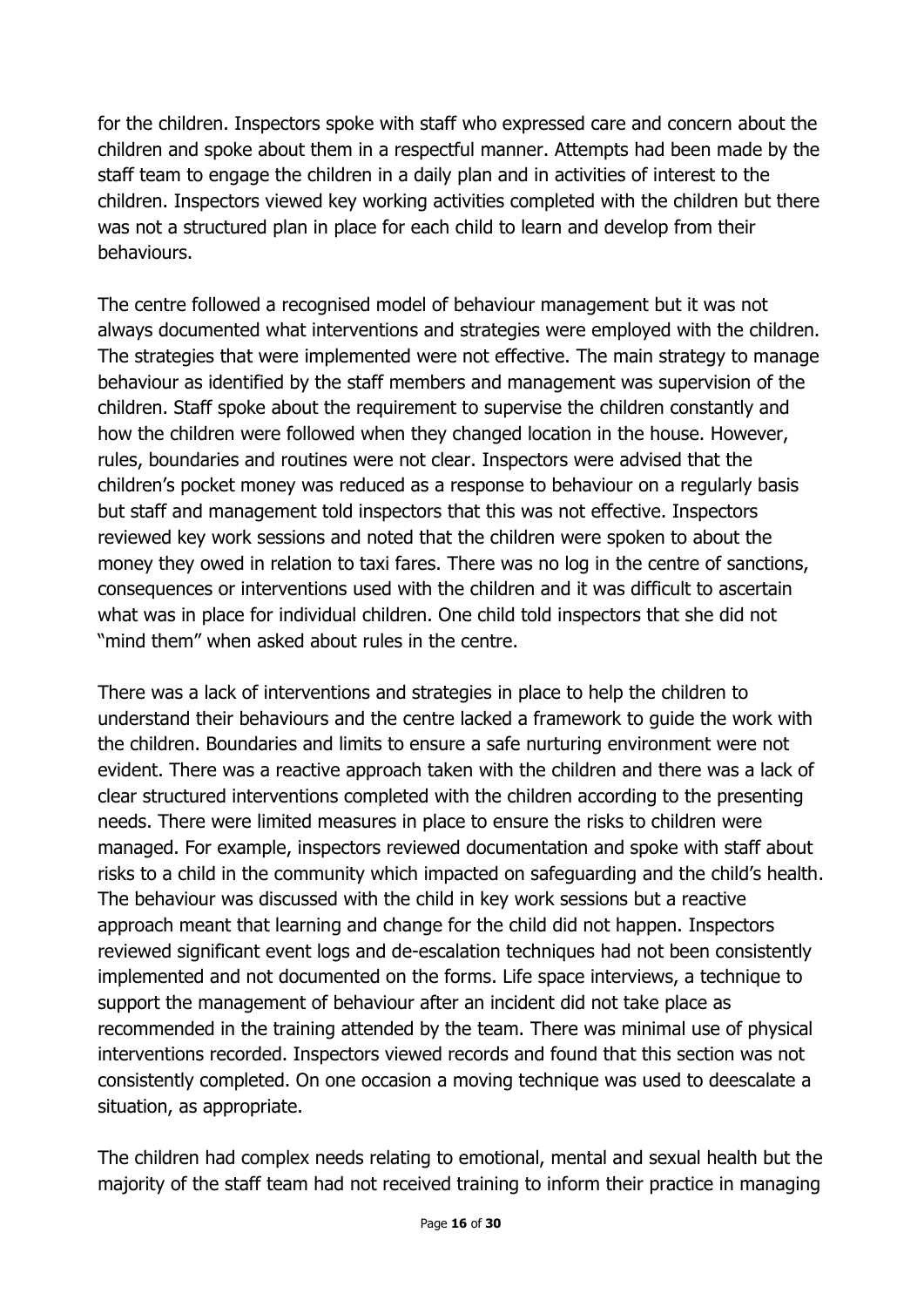such needs. A minimal amount of staff had training in managing self-harm but this was not sufficient given the extent of such concerns in the unit. Although the children's care was discussed by staff on a bi-weekly basis, there was no indication that there were changes to practice or a reduction in the number of behaviours that challenged.

There were no systems in place to identify or analyse children's behaviours. This meant that children's behaviour went unaddressed and misunderstood. Significant events were not collectively reviewed. An Garda Síochána were often called to the centre as a result of property damage. There was also a process in the centre where criminal charges were brought against the children should property damage occur. The centre manager advised that this had not brought about a change to behaviour but the process was supported to ensure there were realistic consequences for the child involved. Inspectors reviewed significant event notifications and it was not evident that all necessary interventions were employed before the Gardai were called. On one occasion it was noted that the child was agitated and caused some damage to a unit in his bedroom. There was no record of the strategies that were implemented with the child to deescalate the situation before the Gardai were called. Interventions with the children following an incident of behaviour that challenged were limited to a discussion with the child. Inspectors did not see any documentation to reflect that life space interviews had taken place or other programmes to help the child to reflect on their behaviour, how it needed to change and who had responsibility to make this happen.

Documentation to inform and guide the care of the children required review. There were individual crisis management plans (ICMP) and individual absence management plans (IAMP) in place for the children however additional work was required to ensure they were up to date and current for each of the children. There were a number of significant events and missing from care episodes in relation to one child but the ICMP had not been updated since November 2014. On another ICMP reviewed there were examples of behaviour displayed by the child, but the information provided to manage the behaviour was not comprehensive. One child in the centre had a high amount of absences without authority but the IAMP reviewed by inspectors found that the plan had not been updated since October 2014. Inspectors reviewed risk assessments in the files sampled but the risks were not always related to the child and in one case the risk assessed related to the staff, even though the child was at risk from the same issue.

Parents interviewed as part of the inspection told inspectors that they did not feel their children were safe in the centre. A social worker discussed the extent of behaviours in the centre and outlined the difficulties of ensuring there were appropriate consequences.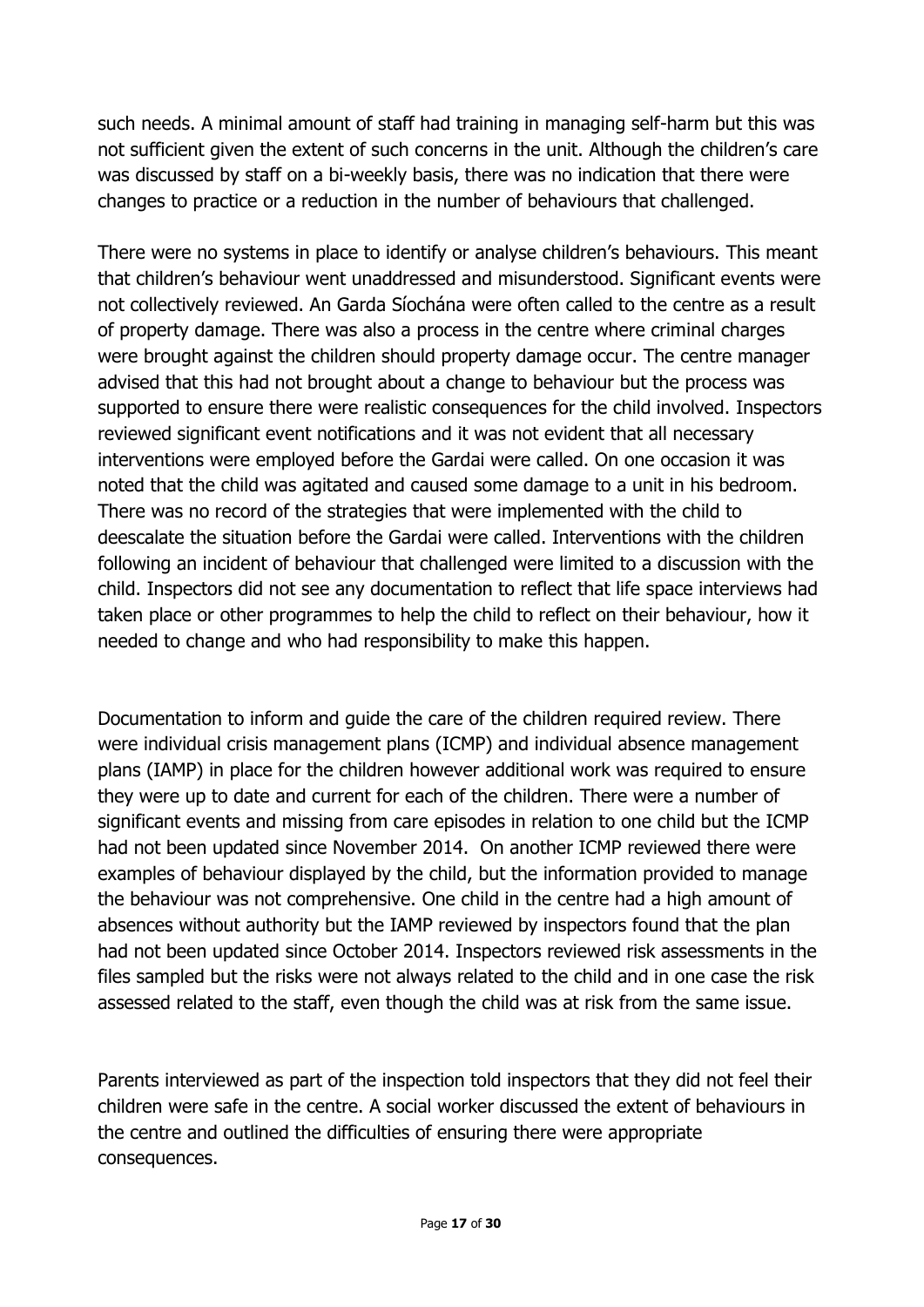There were difficulties in the centre in managing relationships between the children and there were concerns regarding the nature of relationships. Staffing levels were increased in the centre to manage this previously, with a waking night staff to observe at all times. Alarms were fitted on the doors of the children's bedrooms which alerted staff at night if the children left the room. Supervision was the main strategy to manage relationships between the children. Although staff spoke with the children about the nature of the relationship, inappropriate relationships between the children was a reoccurring difficulty and had occurred on two separate occasions in recent months.

# **Child protection and safeguarding**

The children in the centre were presenting with difficult behaviours and although staff attempted to implement safe care practices, they were not effective to keep the children safe. Policies and procedures were followed when children went missing but there were incidents of bullying that were ongoing in the centre. Inspectors reviewed incidents of intimidation recorded on logs. Staff members confirmed that at times there was abusive behaviour between the children in the centre. It was evident from team meeting minutes that this was discussed and a complaint form offered to the child but it was not clear if changes were made to practice in terms of how staff controlled the situation.

Children First: National Guidance for the Protection and Welfare of Children (2011) was implemented in the centre. Management and staff members followed national policies when responding to allegations or concerns about the children in their care. There had been 12 referrals made to the Child and Family Agency social work department in relation to child protection and welfare concerns in the past year. Concerns were appropriately referred but there was no documentation that the concerns were concluded. There was no indication that changes were brought about for the children as a result of the referrals. This meant the concerning issues for the children were not resolved in a timely manner and the children remained at risk. The training records reviewed by inspectors outlined that training in Children First (2011) was provided but there was no record that this had been provided to three of the staff members listed.

There was one allegation made in relation to a staff member. This was managed in a timely way and was referred to the social work department. This had not been concluded at the time of the inspection but the internal investigation found that there was no evidence of an abusive interaction having taken place.

There was no system of audit to review incidents or significant events involving the children. Serious incidents were discussed at a serious incident review group but the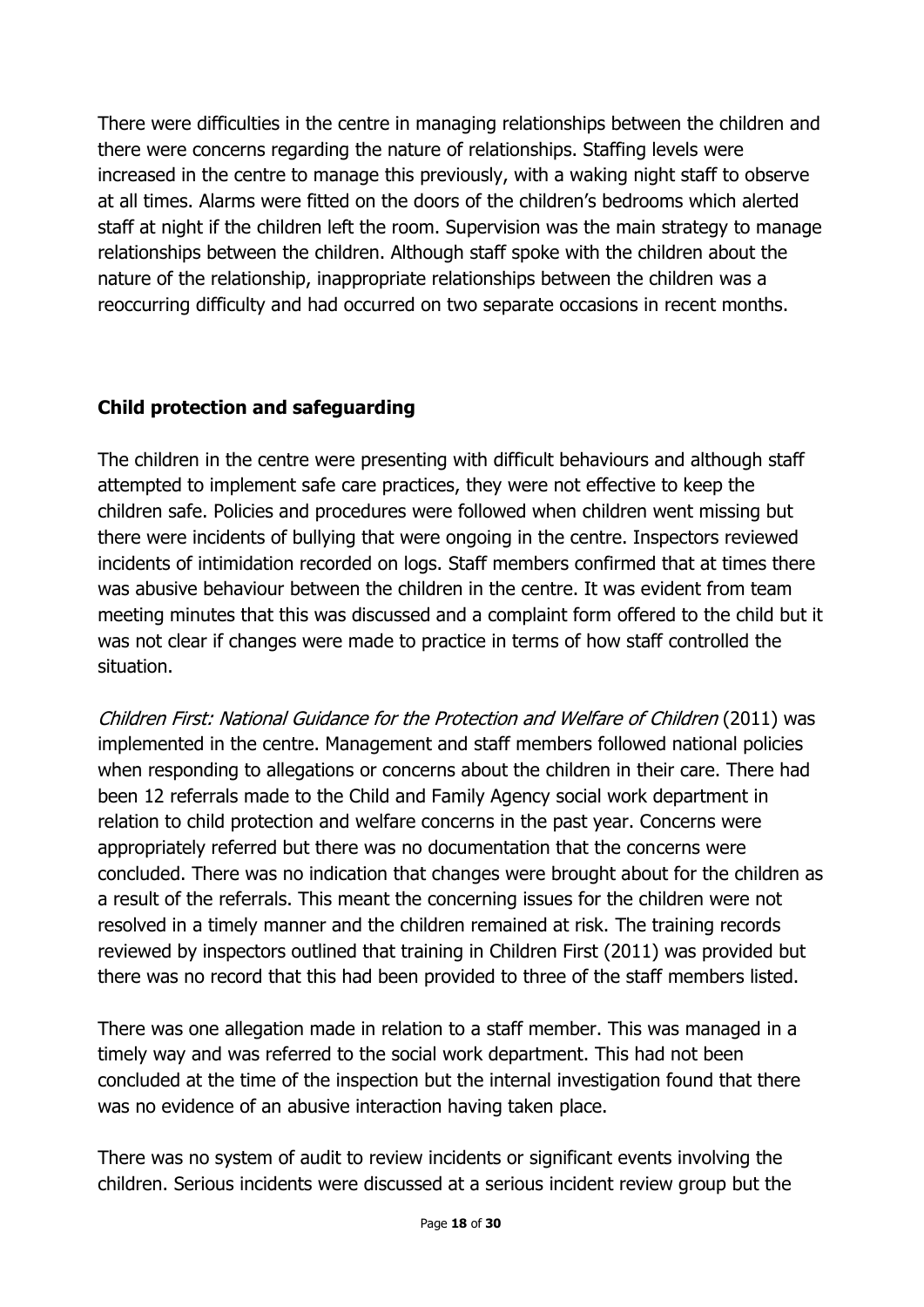documentation regarding these meetings were not of good quality. The minutes of these meetings contained limited information in terms of recommendations for a change to practice following the review. The storage of information regarding such reviews was not adequate or up to date and this meant that the staff may not have had sufficient information to guide their practice. The centre manager said that feedback was provided to the team verbally but there were no changes to how behaviour that challenged was managed. The centre manager said there had been no collective review of significant events in the centre. Children remained at significant risk in the centre and effective processes to review and effect change, to improve outcomes were not in place.

There was one child living in the centre who was at significant risk. Although there had been a number of meetings to discuss the child and his/her situation, the risk remained for the child. Inspectors reviewed a number of strategy meetings and risk management meetings between the centre and external professionals including the allocated social worker. However, the meetings were not effective in terms of instigating change to ensure the child was safe in the placement. The child was at risk due to behaviours that challenged in the centre and in the community. Risk assessments were completed and inspectors found that the child was not permitted to travel in the centre's vehicle. The child was transported in a taxi to ensure staff could sit either side of the child to ensure his/her safety while travelling. Inspectors spoke with the social work team leader and were advised that there was a plan to move the child in the near future. Inspectors also spoke with a parent of the child's who expressed dissatisfaction with the child's care and stated that the child was unsafe in the placement. The placement was not meeting the needs of the child and inspectors requested assurances in relation to the case following the inspection.

The national policy on children missing from care was followed and staff reported appropriately when children went missing but work with the children to prevent or reduce further incidences required improvement. There were some incidences of bullying in the centre. Staff had taken actions to eradicate or reduce the incidences but they continued to occur in the centre.

#### **Health and safety**

The centre required refurbishment and the storage of fire extinguishers required review to ensure there was easy access to the equipment if required. There was significant damage to the centre as a result of behaviours that challenged. Inspectors observed temporary wall surfaces in place to cover extensive damage in the centre. The decor was not child friendly and the centre was in urgent need of refurbishment.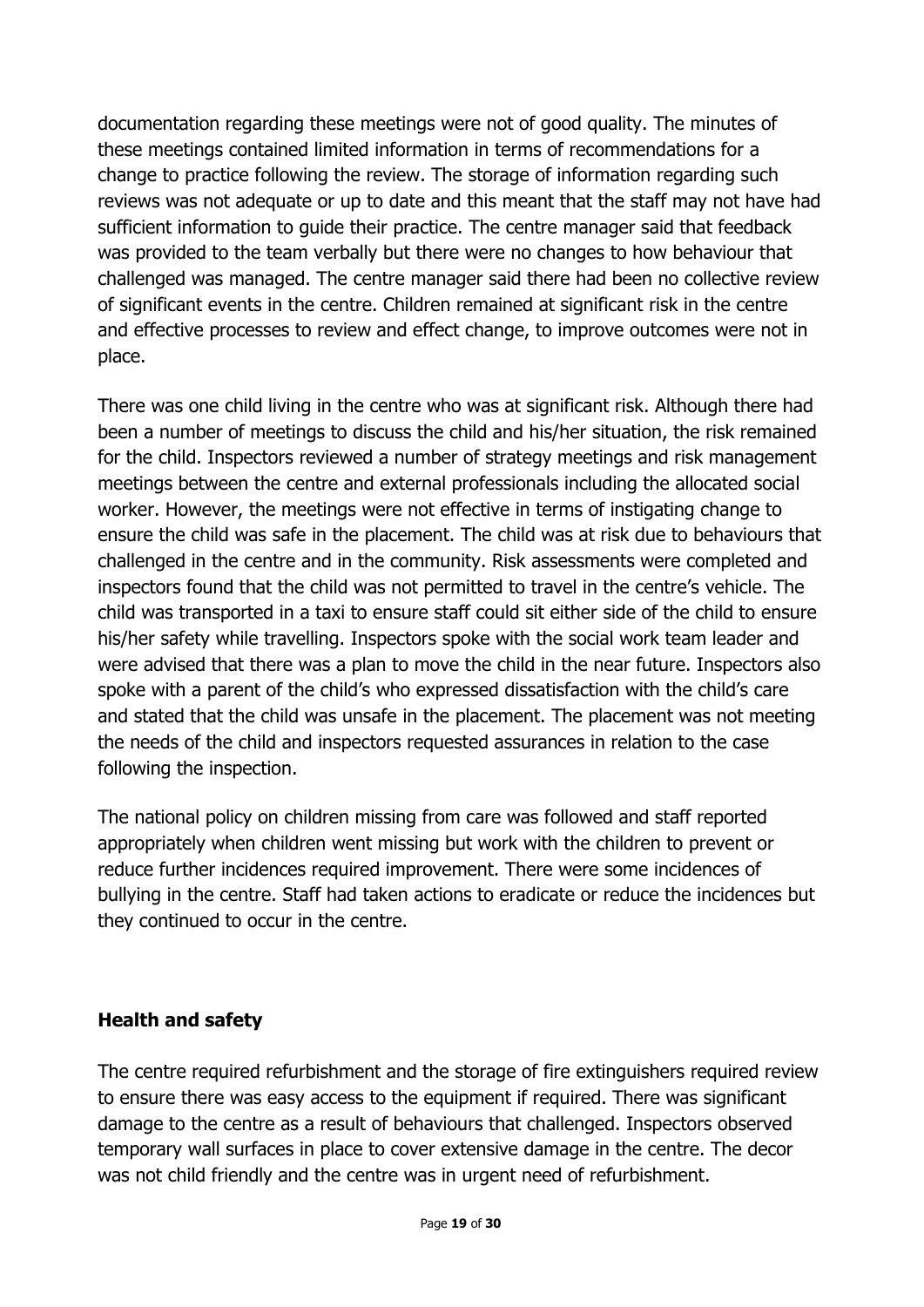Inspectors were advised of one incident of fire setting behaviour in the unit and this was managed with the assistance of An Garda Síochána who were present in the unit at the time. Inspectors observed a number of fire extinguishers stored in locked rooms which were not easily accessible. The reason for this storage was due to threats from the children to harm staff or property with the fire extinguishers. However, this meant that extinguishers were not readily available at all locations within the centre if they were needed.

Effective processes were in place with regard to fire safety. Inspectors viewed a fire and house register and information relating to fire evacuations and fire alarms. Fire drills were completed every quarter and detailed the names of the children and staff who participated. The fire alarm was regularly serviced and the fire extinguishers were serviced recently. There was regular health and safety audits of the centre. The deputy manager was satisfied that all soft furnishings in the centre were fire retardant. Inspectors reviewed documentation to evidence that the curtains in the centre were flame retardant.

| <b>Standard</b>                                                                     | <b>National Standards for Children's</b><br><b>Residential centres</b>                                                                                                                                                                                                                                                                                                                                                                                               | <b>Judgment</b>                              |
|-------------------------------------------------------------------------------------|----------------------------------------------------------------------------------------------------------------------------------------------------------------------------------------------------------------------------------------------------------------------------------------------------------------------------------------------------------------------------------------------------------------------------------------------------------------------|----------------------------------------------|
| <b>Standard 5:</b><br><b>Planning for</b><br><b>Children and</b><br><b>Children</b> | There is a statutory written care plan<br>developed in consultation with parents and<br>children that is subject to regular review.<br>This plan states the aims and objectives of<br>the placement, promotes the welfare,<br>education, interests and health needs of<br>children and addresses their emotional and<br>psychological needs. It stresses and<br>outlines practical contact with families and,<br>where appropriate, preparation for leaving<br>care. | <b>Requires</b><br><b>improvement</b>        |
| <b>Standard 6:</b><br><b>Care of</b><br><b>Children</b>                             | Staff relate to children in an open, positive<br>and respectful manner. Care practices take<br>account of children's individual needs and<br>respect their social, cultural, religious and<br>ethnic identity. Staff interventions show an<br>awareness of the impact on children of                                                                                                                                                                                 | <b>Significant risk</b><br><b>identified</b> |

# **Judgment against standard, in respect of behaviour that challenges**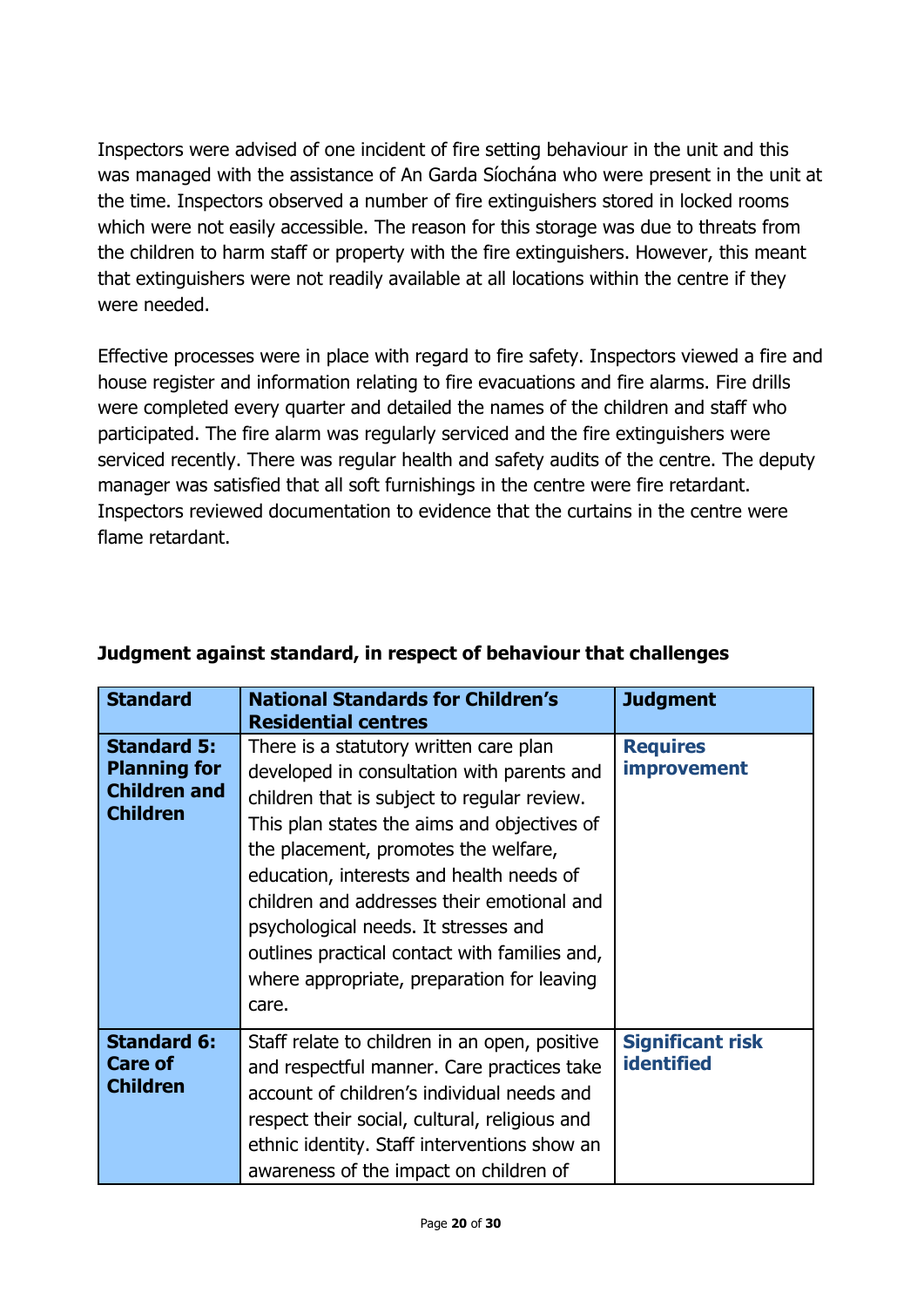|                                                                             | separation and loss and, where applicable,<br>of neglect and abuse.                                                                                                                                                                                                                                                                                        |                                              |
|-----------------------------------------------------------------------------|------------------------------------------------------------------------------------------------------------------------------------------------------------------------------------------------------------------------------------------------------------------------------------------------------------------------------------------------------------|----------------------------------------------|
| <b>Standard 7:</b><br><b>Safeguarding</b><br>and Child<br><b>Protection</b> | Attention is paid to keeping children in the<br>centre safe, through conscious steps designed<br>to ensure a regime and ethos that promotes a<br>culture of openness and accountability.                                                                                                                                                                   | <b>Significant risk</b><br><b>identified</b> |
| <b>Standard 10:</b><br><b>Premises</b><br>and Safety                        | The premises are suitable for the<br>residential care of children and their use is<br>in keeping with their stated purpose. The<br>centre has adequate arrangements to<br>guard against the risk of fire and other<br>hazards in accordance with Articles 12 and<br>13 of the Child Care (Placement of Children<br>in Residential Care) Regulations, 1995. | <b>Requires</b><br><i>improvement</i>        |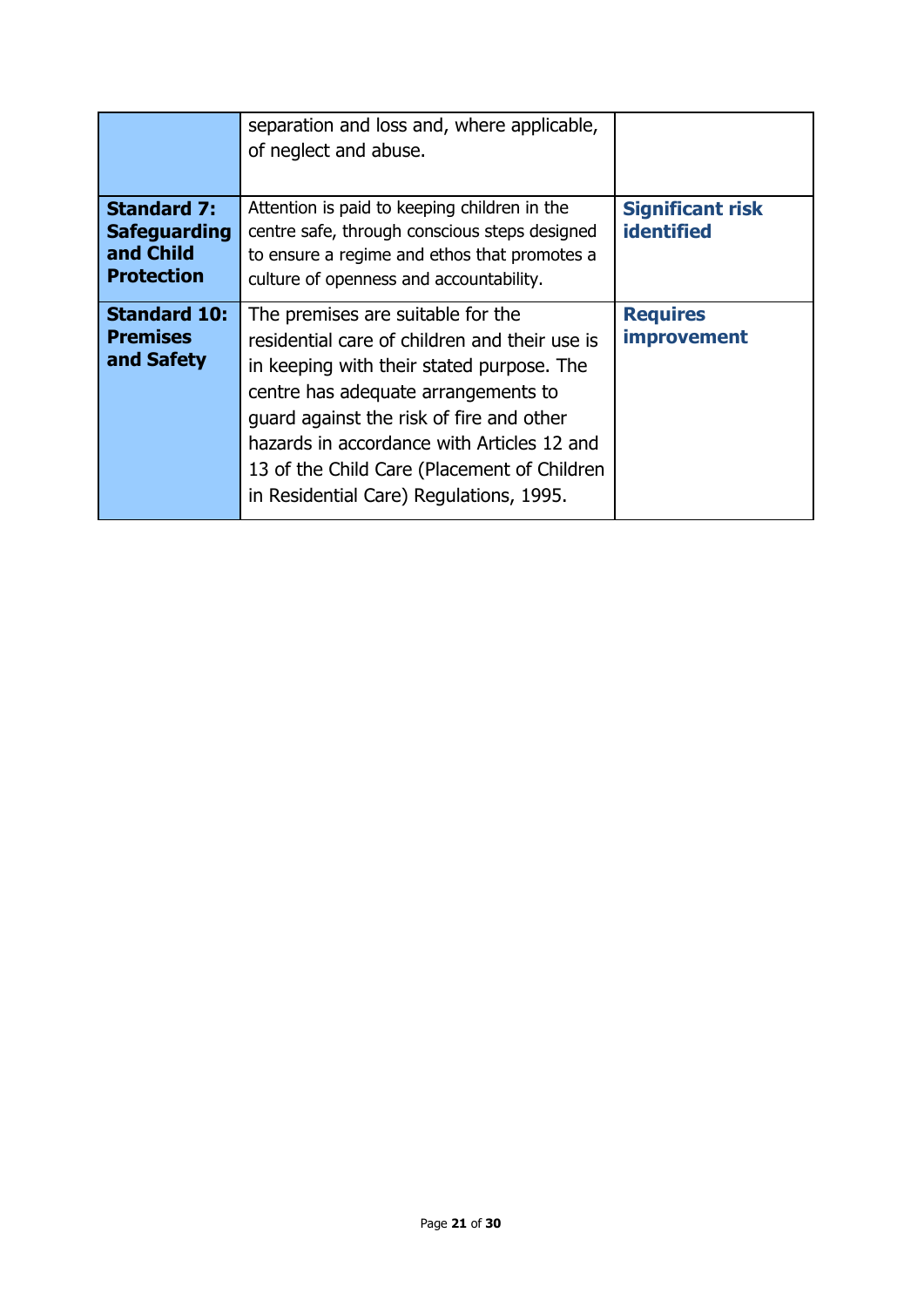# **Theme 4: Leadership, Governance and Management**

Effective governance is achieved by planning and directing activities, using good business practices, accountability and integrity. In an effective governance structure, there are clear lines of accountability at individual, team and service levels and all staff working in the service are aware of their responsibilities. Risks to the service as well as to individuals are well managed. The system is subject to a rigorous quality assurance system and is well monitored.

# **Summary of inspection findings under Theme 4**

The statement of purpose was not adequate and did not outline the model of care to be provided in the centre. Management systems required review to ensure there was effective oversight of practices in the centre and to ensure leadership and support was consistently provided to the team. Quality assurance systems were not robust and there was a significant number of incidents that had not been reviewed or trended to inform changes to practice. The staff team were not trained in key areas of concern that related to behaviour that challenged. The supervision process was not in line with the centre's policy.

# **Statement of purpose**

The statement of purpose and function did not adequately describe the service. The model of care was not stated on the statement of purpose and staff and management in the centre were not clear on the model of care to be provided. It did not outline the services and facilities to be provided. The statement of purpose did not set out the basis in legislation and statutory function of the service, service objectives and the model of service delivery, particularly around managing behaviour. The statement of purpose was not adequate and as a result children could be inappropriately placed in the centre.

# **Management structures and systems**

There was a clear line of authority in the centre and managers were aware of their role. However, management systems required improvement to ensure the service provided was safe and appropriate to children's needs. The system to ensure effective oversight of the centre's management of behaviour that challenges was not robust. Inspectors found that there was a need for stronger leadership and guidance for the staff team with clear expectations of the children.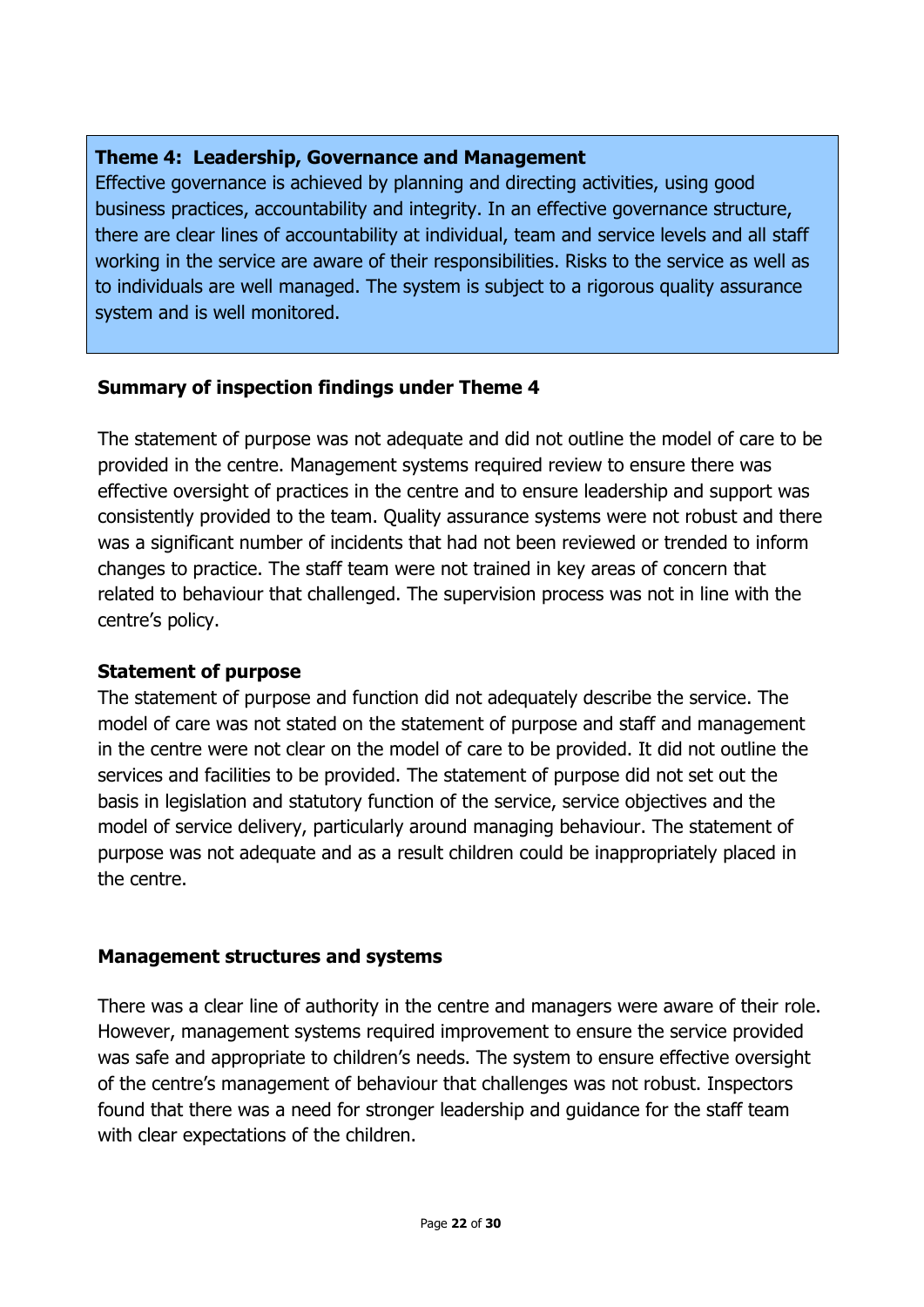The manager of the centre was qualified for the role and had significant experience working in the area. The centre manager was supported in the role by two deputy managers and there were social care leaders and social care workers carrying out the day-to-day practices in the centre. There was an experienced team who were supported by agency staff on a daily basis but the systems to ensure the service was safe and effective required review. The centre manager was managed by a regional manager. Inspectors reviewed minutes of management meetings and records of the centre manager's supervision; however, ongoing support provided to management in the centre was not evident. There were some discussions relating to the behaviour of the children but the records did not detail the extent of the difficulties in the centre. This meant that more senior line managers may not have had the awareness or oversight of what was happening in the centre which would impact on the provision of a safe effective service.

Quality assurance systems in relation to managing behaviour that challenged needed to be improved. The centre manager and deputy manager advised that incidents were reviewed at team meetings but there was no collective review of significant events. Inspectors reviewed records of team meetings and it was noted that the children were discussed regularly. Although inspectors noted that behaviour was discussed, it was not a collective review and the measures and actions identified to improve the outcomes for the children were not effective. There were no mechanisms to trend and identify patterns and there was no evidence that changes to practice had been made as a result of serious incidents.

The monitoring of the service and systems to ensure changes to practice was not of good quality. There were no mechanisms to monitor the quality of responses to behaviour that challenges. The centre manager said that she read the significant event notification forms and signed them to evidence that she had read them but there were no initiatives to instigate change or drive improvements. It was not evident how management in the centre were monitoring service delivery and improvements in the centre were minor. Inspectors found that important documentation such as care plans were not always present in the child's file. Inspectors also noted that not all significant events recorded on the centre's log had a corresponding significant event form in the child's file and there was no central record of all significant events that occurred in the centre. Individual crisis management plans and individual absence management plans were not reviewed on a regularly basis. In some cases the actions required following a significant event warranted a review of such plans but this was not completed consistently.

Relationships and morale in the centre were impacting on outcomes for the children. The centre manager said that the morale in the centre was poor and stated that there had been no positive changes in recent times and felt the culture in the centre needed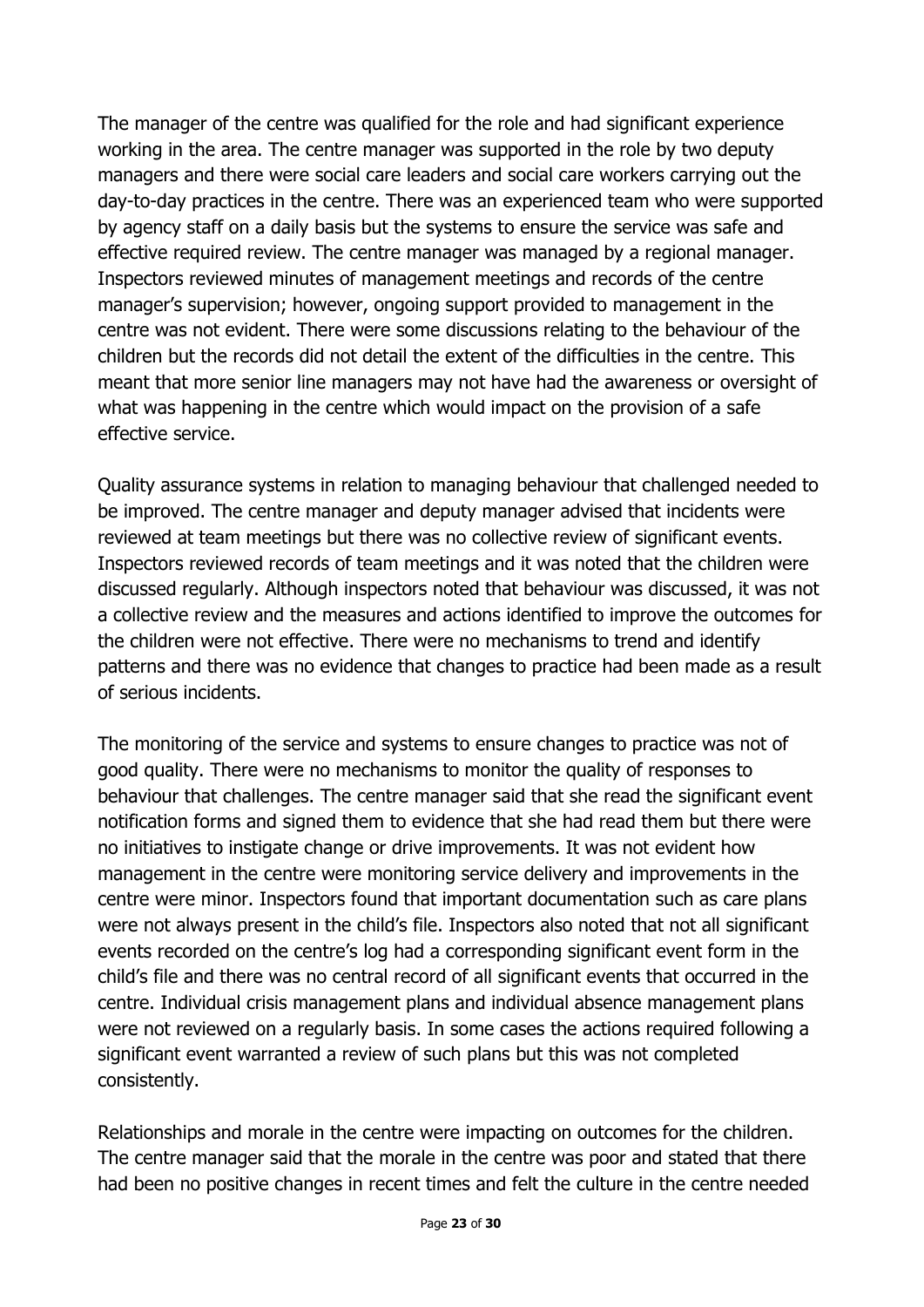to change. The centre manager stated that the centre need to regroup and consider the way the service was provided into the future.

There was a prompt notification system for significant events but they were not trended to ascertain patterns of behaviours. They were not proactively used to improve outcomes for children. The centre manager advised that external managers received the notifications and some risks had been escalated to external managers. However, it was not evident that any change had occurred as a result, and risk to the children due to behaviours that challenged remained in the centre. There was a serious incident review group that met on a monthly basis to review significant events across a number of centres. It was evident through speaking with management in the centre (and from review of the minutes) that a small number of significant events were reviewed at these meetings. However, Inspectors were advised that the records of these meetings were not up-to-date and therefore staff did not have access to this information. The manager told inspectors that she passed information on verbally to the team following reviews but this did not include changes to practice and there was no reduction in the number of significant events.

There was an integrated risk management policy that guided the management of risk in the centre. Despite requests to view this document, inspectors were not provided with a copy to review. There were risk assessments and a risk register in place but they were not comprehensive to address all risks posed by incidents of challenging behaviour. Inspectors reviewed risk assessments of centre specific risks. The control measures in place were poor and there was no review dates listed. Risk assessments had not been updated since May 2015 even though there had been a significant number of incidents that posed a risk to staff and the children. The risk register was not effective in terms of highlighting priority or high rated risks in the centre.

The Child and Family Agency's monitoring officer had recently completed a monitoring report of the centre and there was evidence of documentation that was reviewed during that process. Not all of the recommendations from the monitoring officer's report had been incorporated into practice at the time of the inspection. Outstanding issues that were highlighted in a recent monitoring report required attention. Some actions which had been provided to the Authority (following an update to the action plan submitted after a previous inspection by the Authority) were not in place. For example, inspectors were advised that the resources panel was not assessing if the placements were meetings the children's needs as outlined in the action plan responses provided to the authority in January 2015.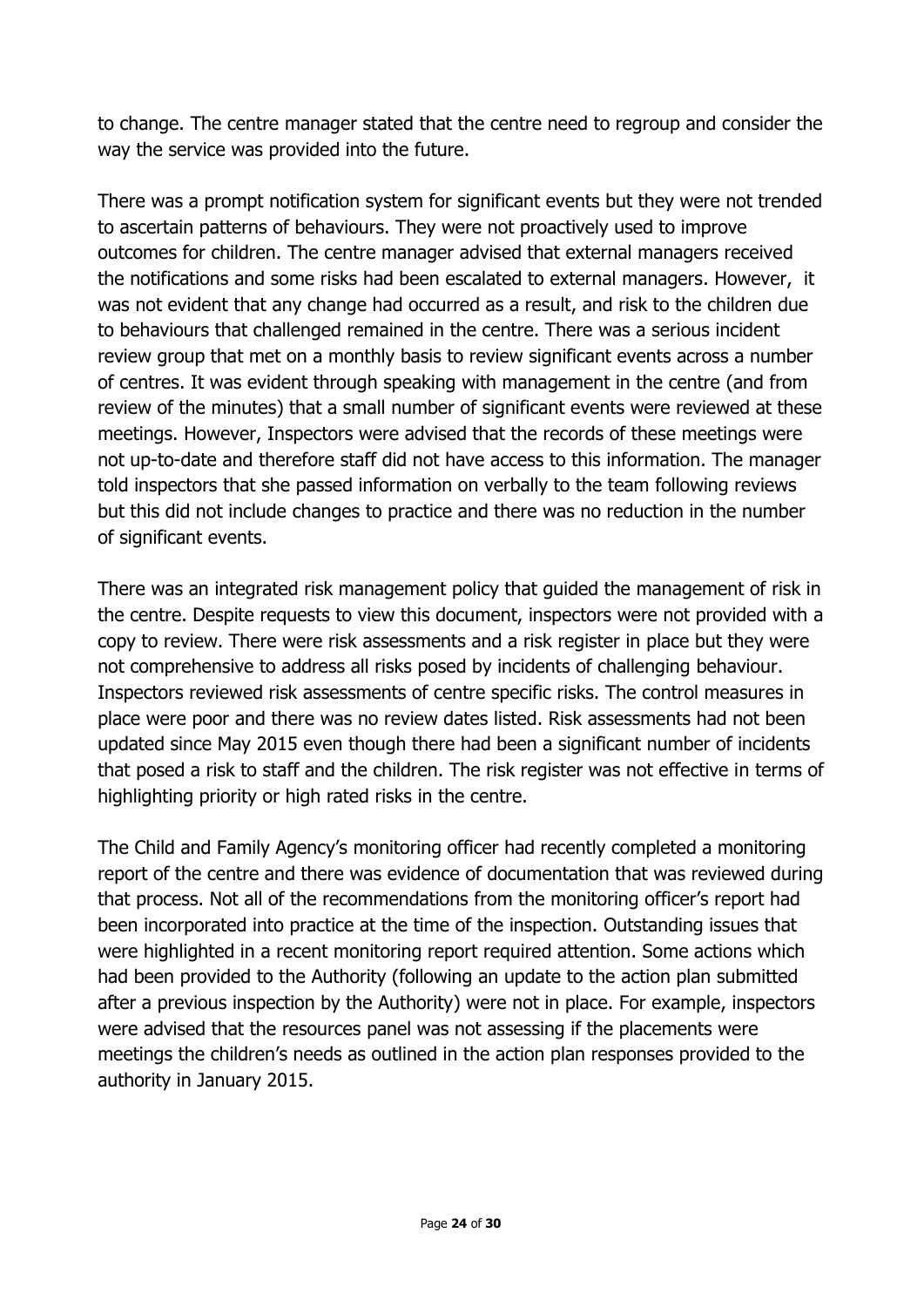# **Sufficient staff and skill mix**

The centre was sufficiently staffed to meet the needs of the children living there. At the time of the inspection there were two children residing in the centre. There were three staff on duty during day and night shifts. There was also a manager and deputy manager on duty during core hours on a daily basis. Inspectors found that the staff team were mostly qualified and well experienced in providing residential care. The use of agency staff had increased in the centre to provide additional cover for the management of behaviours in respect of one child in particular. Inspectors reviewed rota's and the overview of use of agency staff. Inspectors found that 74 shifts were covered by 11 agency staff since March 2015. The rotas were difficult to read and therefore it was difficult to ascertain the skill mix of experienced staff on duty on a daily basis. One staff remained unqualified for the role and the team lacked some specialised knowledge and training in terms of dealing with the extent of behaviours and need in the centre. Staff files did not contain all of the required information including for example evidence of the person's identity, full employment history and the position the person holds.

### **Supervision and support**

There were systems in place to support staff but a formal system was required. The centre manager told inspectors that formal supervision provision was poor and advised that support was provided on an informal basis.

Inspectors viewed records of supervision provided to the staff team and found that supervision was not provided in line with the centre's policy. The supervision contracts on file outlined that supervision should be provided every four to six weeks, however in three of the four records sampled, the staff members were supervised once in a twelve month period. One staff member had supervision three times in the same period; however the records of supervision were not adequately detailed to determine the quality, specifically in relation to behaviour that challenged. In the absence of a good quality supervision system, staff accountability for practice was not monitored sufficiently and support mechanisms for staff were minimal. Inspectors reviewed supervision records for the centre manager. Supervision did not occur according to the supervision policy and there were significant gaps in the provision of this support to the centre manager.

There were no appraisals for the staff team and there was no system to review cases within the supervision process to ensure practice was of good quality. The children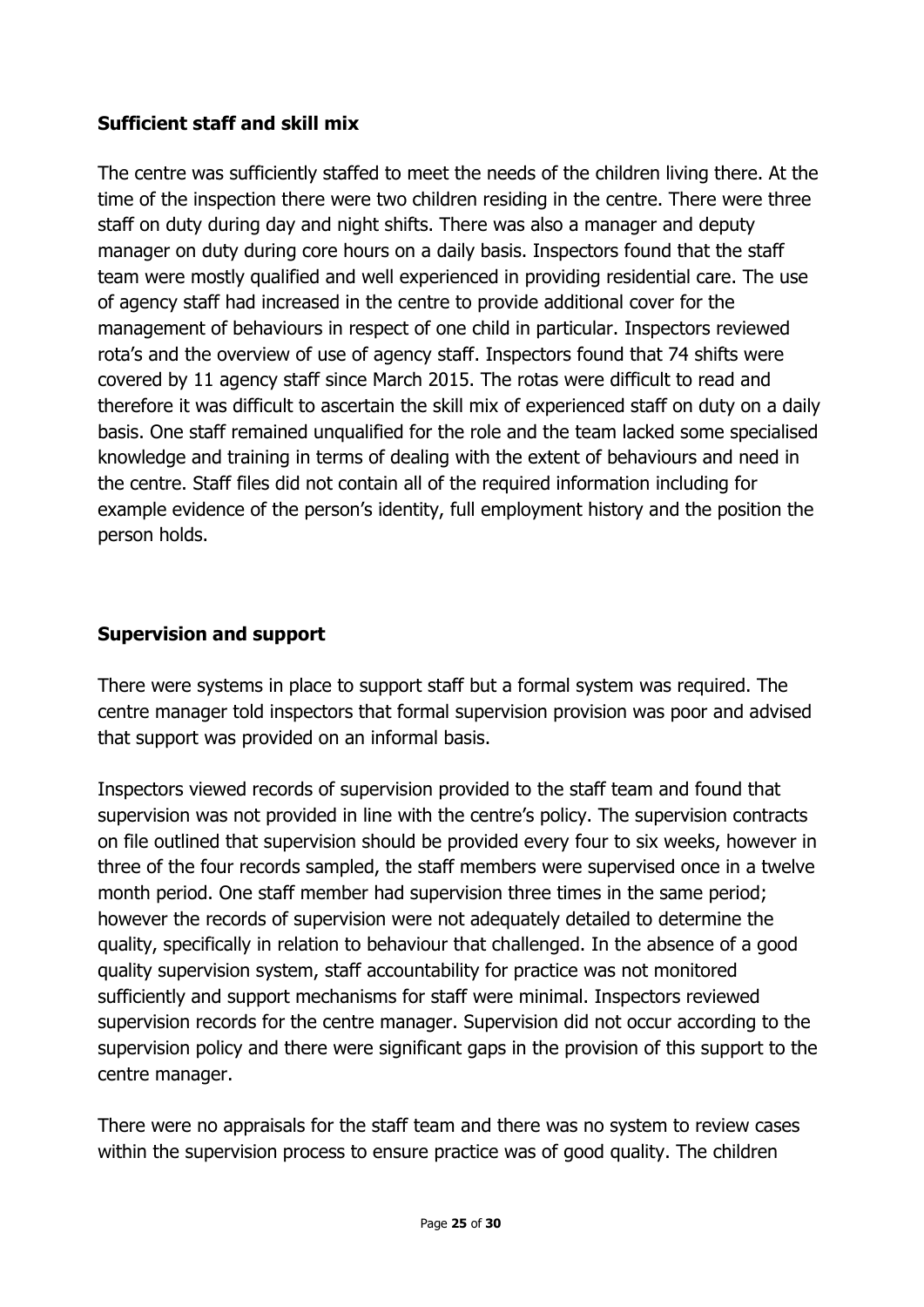were at risk in the centre as a result of behaviours that challenged but there was no formal process to ensure accountability for practice.

# **Training**

The staff team did not receive sufficient training, to meet the needs of the children who displayed behaviours that challenged. Staff were provided with some training that linked directly with behaviours that challenged but there were gaps in the training needs of the staff team to manage the complex needs and associated behaviours of the child who lived in the centre.

Inspectors reviewed training records and found there were gaps in the training provided to the team. The entire staff team required refresher training in the behaviour management technique adopted in the centre and for six staff the refresher training was overdue by over 3 months. Training in Children First National Guidance for the Protection and Welfare of Children (2011) was provided to the team but there was no record that this training was provided to three staff members. The centre manager told inspectors that this was up to date for all staff but this was not reflected in the training records reviewed by inspectors.

There was a training needs analysis completed in October 2014. This required additional work to ensure it was specific to the needs of the staff team in the centre. It did not reflect areas of training required that were directly relevant to the centre in areas such as sexual health and mental health. There was a large amount of incidents of self-harm in the centre, but staff were not adequately trained. A limited number of staff had completed training in mental health or specific self-harm training but this training was a priority given the complex needs of the children in the centre. There was no evidence that the team were developed in a way to improve service delivery or outcomes for the children.

| <b>Standard</b>    | <b>National Standards for Children's</b><br><b>Residential centres</b> | <b>Judgment</b>         |
|--------------------|------------------------------------------------------------------------|-------------------------|
| <b>Standard 1:</b> | The centre has a written statement of                                  | <b>Significant risk</b> |
| <b>Purpose and</b> | purpose and function that accurately                                   |                         |
| <b>Function</b>    | describes what the centre sets out to do                               |                         |
|                    | for children and the manner in which                                   |                         |
|                    | care is provided. The statement is                                     |                         |
|                    | available, accessible and understood.                                  |                         |

# **Judgment against standard, in respect of behaviour that challenges**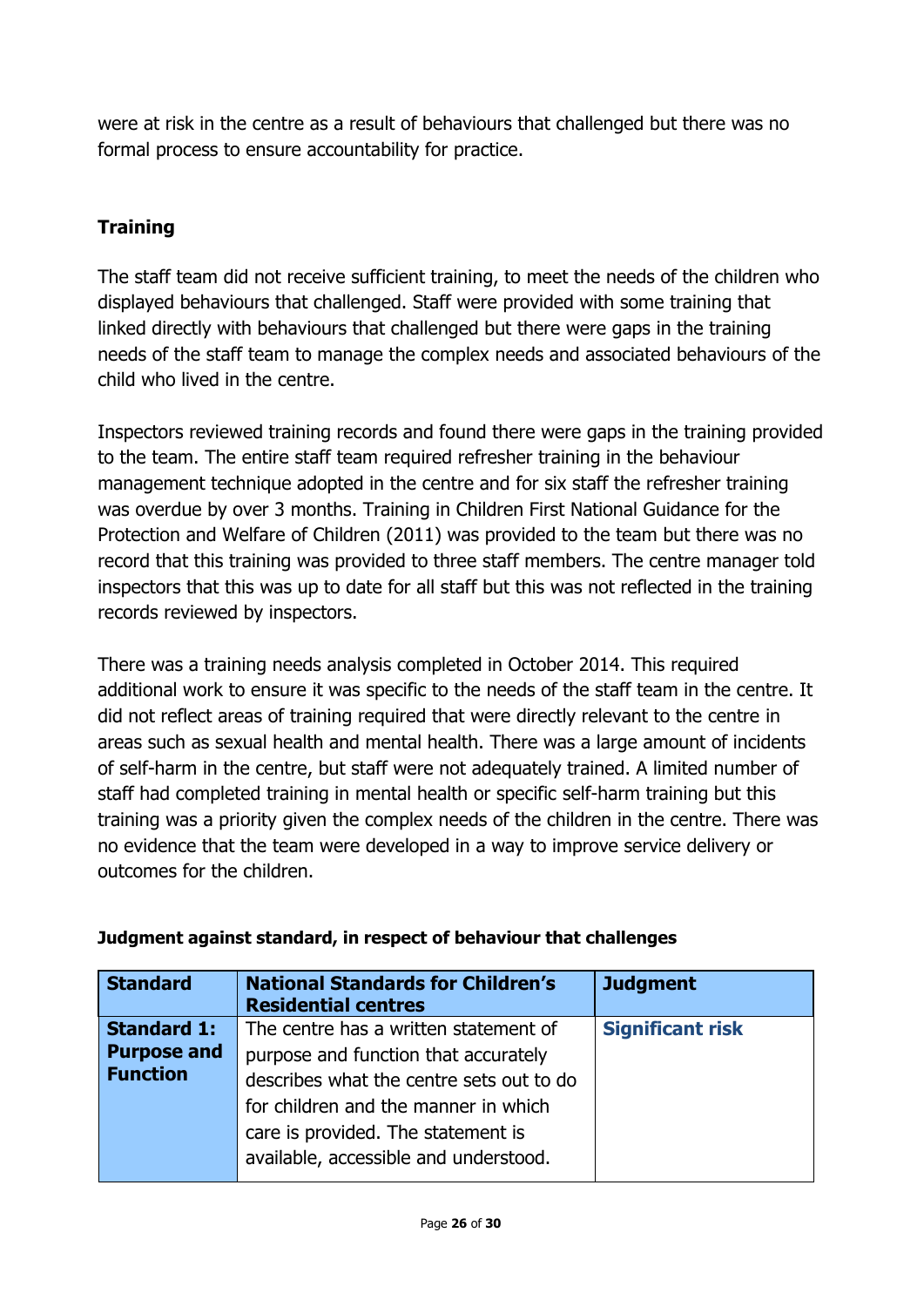| <b>Standard 2:</b><br><b>Management</b><br>and Staffing | The centre is effectively managed, and<br>staff are organised to deliver the best<br>possible care and protection for children.<br>There are appropriate external<br>management and monitoring<br>arrangements in place.                                                                                                                                                     | <b>Significant risk</b>               |
|---------------------------------------------------------|------------------------------------------------------------------------------------------------------------------------------------------------------------------------------------------------------------------------------------------------------------------------------------------------------------------------------------------------------------------------------|---------------------------------------|
| <b>Standard 3:</b><br><b>Monitoring</b>                 | The Health Service Executive <sup>1</sup> , for the<br>purpose of satisfying itself that the Child<br>Care Regulations 5-16 are being<br>complied with, shall ensure that<br>adequate arrangements are in place to<br>enable an authorised person, on behalf<br>of the Health Service Executive to<br>monitor statutory and non-statutory<br>children's residential centres. | <b>Requires</b><br><i>improvement</i> |

 1 Formally the Health Service Executive at time of writing Standards, now thesefunctions are the responsibility of the Child and Family Agency.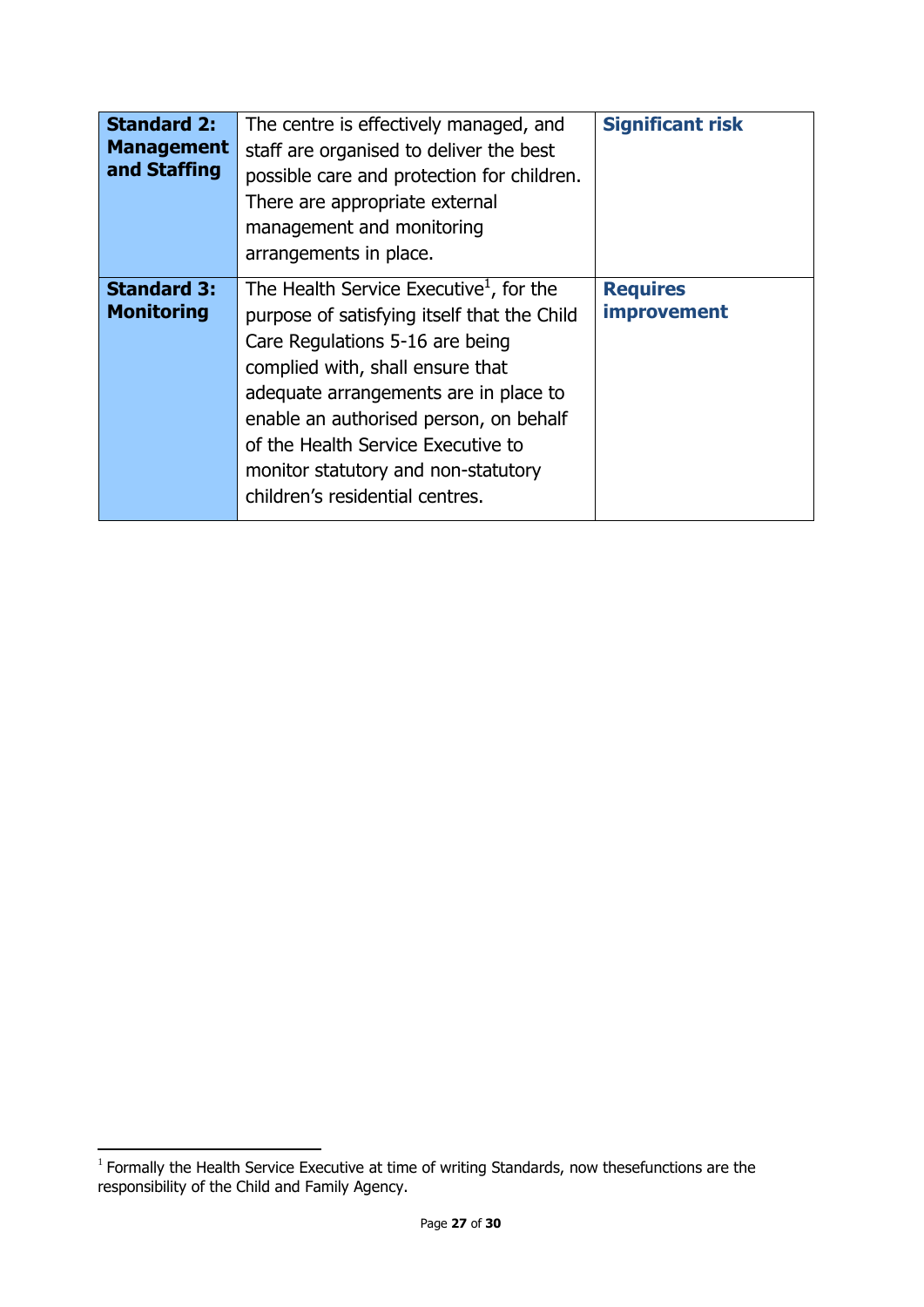# **Appendix 1 – Standards and Regulations for Children's Residential Services**

**National Standards and Regulations for Children's Residential Centres** 

### **Theme 1: Child-centred Services**

### **Standard 4: Children's Rights**

The rights of children are reflected in all centre policies and care practices. Children and their parents are informed of their rights by supervising social workers and centre staff.

#### **Theme 2: Safe and Effective Services**

#### **Standard 5: Planning for Children and Children**

There is a statutory written care plan developed in consultation with parents and children that is subject to regular review. This plan states the aims and objectives of the placement, promotes the welfare, education, interests and health needs of children and addresses their emotional and psychological needs. It stresses and outlines practical contact with families and, where appropriate, preparation for leaving care.

### **Child Care (Placement of Children in Residential Care) Regulations, 1995**

Part IV, Article 23 Care Plans Part V, Articles 25 and 26 Care Plan reviews Part III, Article 8 Contact with families Part IV, Article 24 Supervision and visiting of children Part IV, Article 22 Case records Part III, Article 9 Emotional and specialist support

### **Standard 6: Care of Children**

Staff relate to children in an open, positive and respectful manner. Care practices take account of children's individual needs and respect their social, cultural, religious and ethnic identity. Staff interventions show an awareness of the impact on children of separation and loss and, where applicable, of neglect and abuse.

**Child Care (Placement of Children in Residential Care) Regulations, 1995**  Part III, Article 11 Provision of food and cooking facilities Part III, Article 10 Religion

#### **Standard 7: Safeguarding and Child Protection**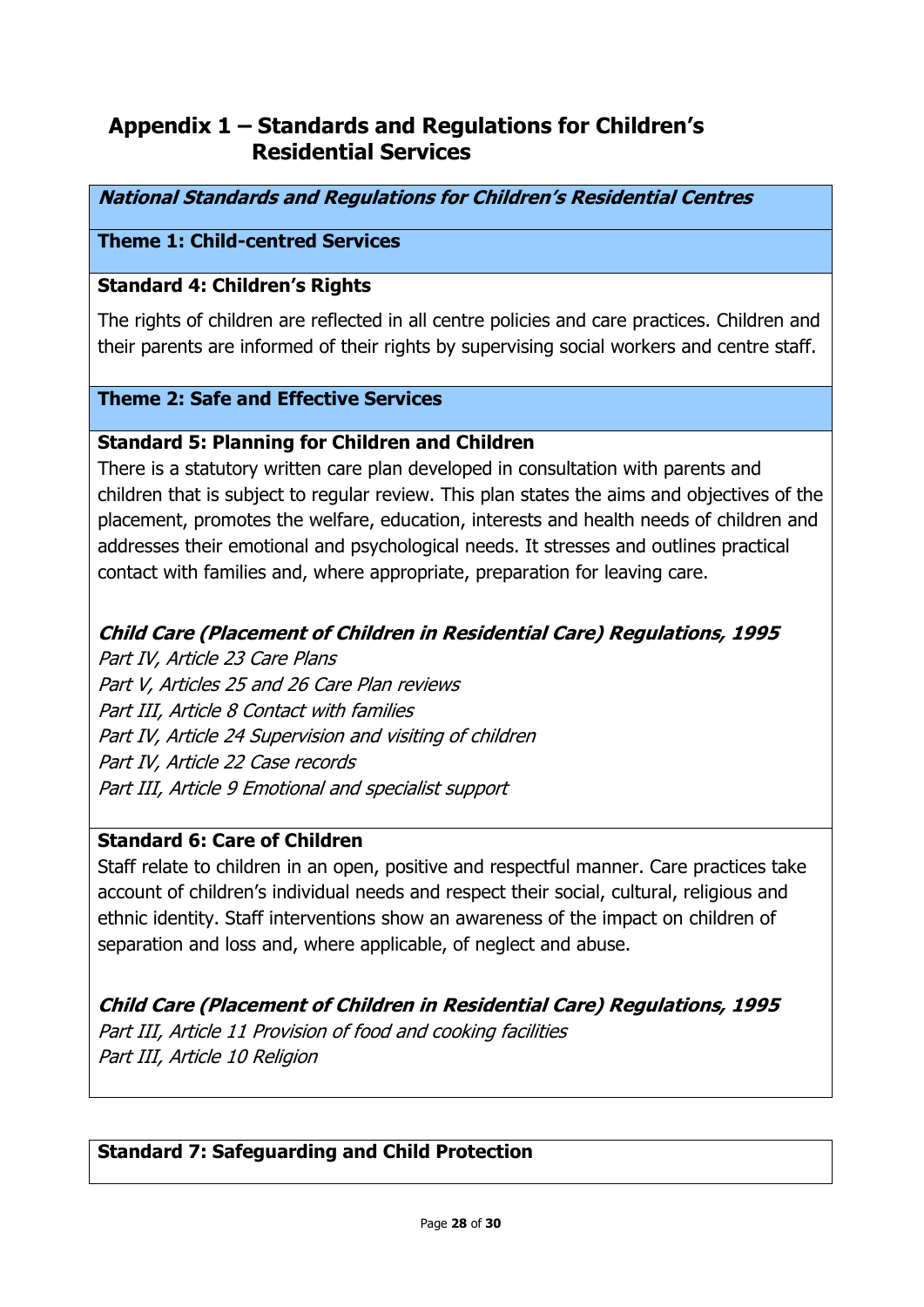Attention is paid to keeping children in the centre safe, through conscious steps designed to ensure a regime and ethos that promotes a culture of openness and accountability.

### **Theme 2: Safe and Effective Services**

### **Standard 10: Premises and Safety**

The premises are suitable for the residential care of children and their use is in keeping with their stated purpose. The centre has adequate arrangements to guard against the risk of fire and other hazards in accordance with Articles 12 and 13 of the Child Care (Placement of Children in Residential Care) Regulations, 1995.

# **Child Care (Placement of Children in Residential Care) Regulations, 1995**

Part III, Article 7 Accommodation Part III, Article 12 Fire Precautions Part III, Article 13 Safety Precautions

### **Theme 3: Health and Development**

### **Standard 8: Education**

All children have a right to education. Supervising social workers and centre management ensure each child in the centre has access to appropriate education facilities.

# **Standard 9: Health**

The health needs of the child are assessed and met. They are given information and support to make age-appropriate choices in relation to their health.

#### **Child Care (Placement of Children in Residential Care) Regulations, 1995**

Part III, Article 9 Health care Part IV, Article 20 Medical examinations